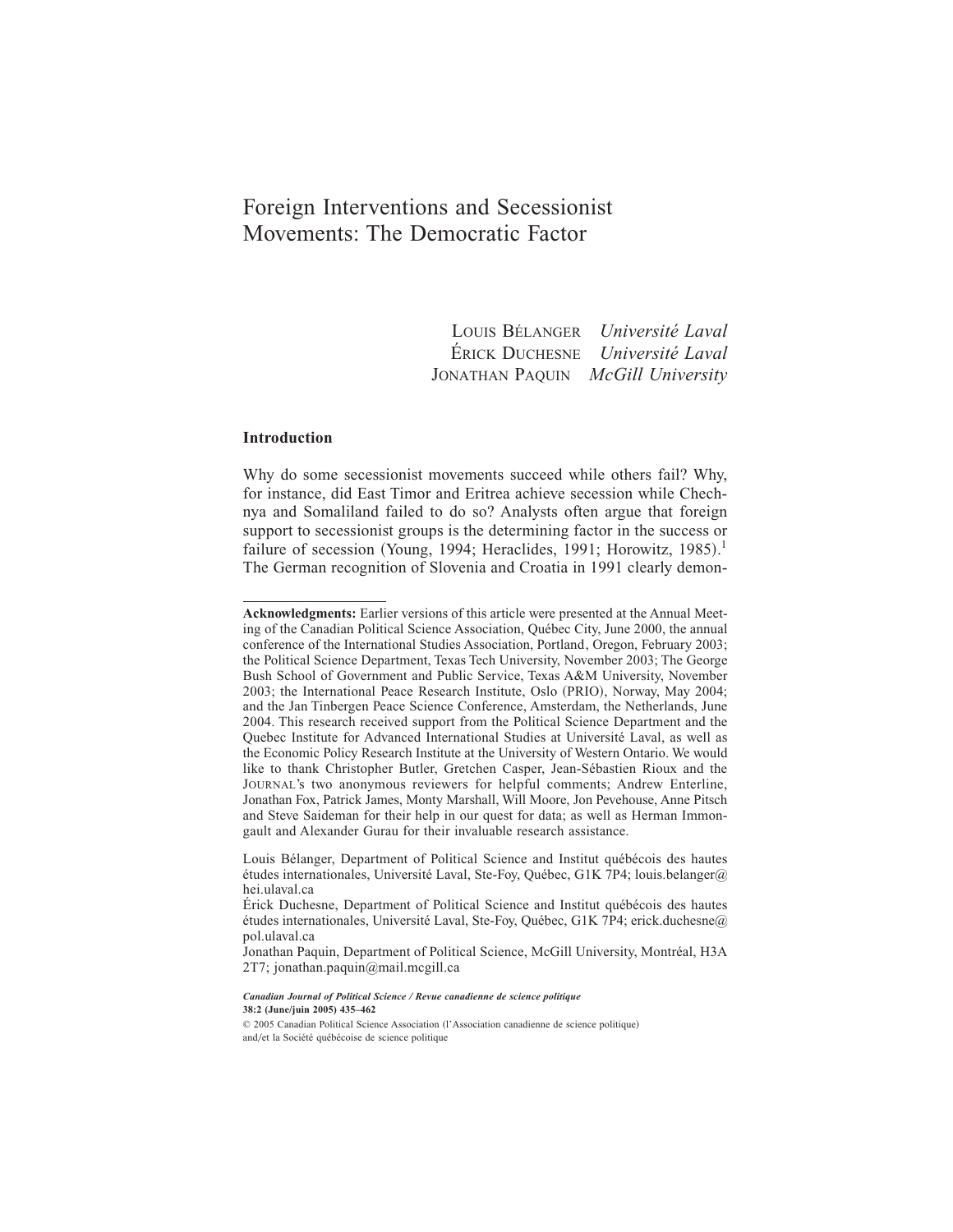strates the critical role of foreign support in the success of secession (Crawford, 1996). This leads to a second question: If foreign support is crucial, why is it that some secessionist movements receive more external assistance than others? Evidence indicates, for example, that Bangladesh found strong international support for independence, while Abkhazia (Georgia) and Aceh (Indonesia) did not. The last question is the focal point of the present research. This article aims to further our understanding of the disparity in third states' behaviour toward states embattled with secessionist movements (host states), thus contributing to what has been, and is still, an important debate in the field of International Relations.

#### **The Usual Suspects: Vulnerability and Ethnic Ties**

During the Cold War, a state's own vulnerability to secession was the standard explanation through which the international dimension of secession was studied. Scholars of the liberal tradition have argued that a state's own vulnerability to internal secessionist turmoil inhibits it from supporting independentist movements abroad. This proposition, known as the vulnerability argument, was first applied to the African regional context (Herbst, 1989; Jackson and Rosberg, 1982; Cervenka, 1969). According to this claim, vulnerability explains why states embrace international norms of cooperation, such as the principle of non-intervention in the internal affairs of other states.<sup>2</sup> Neoliberals thus assert that the common vulnerability of African states is a strong incentive for them to cooperate, because the defection of states from cooperation could result in a dangerous domino effect, leading to the infinite redrawing of African borders. They argue that as a result, African states persist over time despite the strength of secessionist movements (e.g., Biafra, Katanga, Somaliland) because leaders have no choice but to accept rules and norms of cooperation.

Although straightforward and parsimonious, the vulnerability argument is unable to provide a satisfactory explanation of the behaviour of third states toward secessionist conflicts. Since the early 1990s, several vulnerable states that should have been inhibited from supporting secession did indeed grant support and recognition to foreign secessionist groups (e.g., Albania recognized Kosovo, Italy recognized Croatia and Russia supported Trans-Dniester).<sup>3</sup> Moreover, Alexis Heraclides (1990) demonstrates that multiethnic states (especially those vulnerable to separatism) are not less likely to support secessionists than homogenous states. Stephen Saideman  $(2001, 1997)$  also shows that the vulnerability proposition has weak empirical support. His studies indicate that vulnerable third states (including African states) are not deterred from supporting secessionist groups elsewhere.<sup>4</sup> Thus, international norms of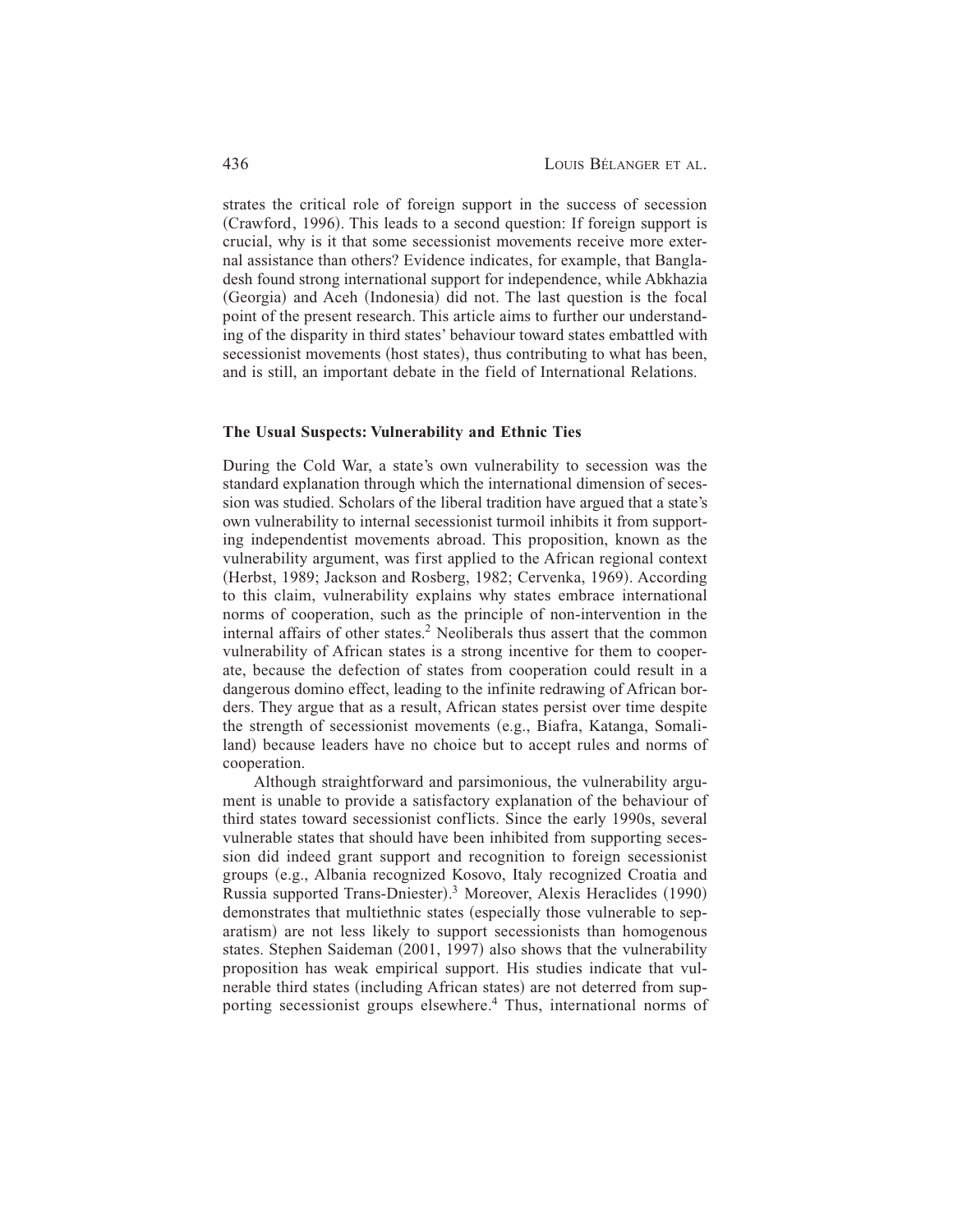**Abstract.** This article explores the impact of political regime type on the decision of third states to support secessionist movements abroad. It suggests that democracies share political values, which lead them to oppose their mutual secessionist claims, while autocracies are not bound by this normative consideration. The statistical analysis supports the effect of the democratic factor: democracies rarely support secessionist groups emerging from democratic states. Moreover, it shows that there is no autocratic counterpart to this argument. This research also casts some serious doubts on the ability of conventional explanations—namely vulnerability and ethnic affinities—to explain external support to secessionist movements.

**Résumé.** Cet article analyse l'impact du type de régime politique sur la décision des États tiers d'appuyer des mouvements sécessionnistes à l'étranger. L'étude soutient que les démocraties partagent des valeurs politiques communes qui les mènent à s'opposer aux mouvements indépendantistes qui se manifestent parmi elles, alors que les régimes autocratiques ne sont pas liés par cette considération normative. L'analyse statistique valide l'effet du facteur démocratique : les démocraties appuient rarement les groupes sécessionnistes qui émergent au sein d'autres États démocratiques. Les données démontrent également qu'il n'y a pas d'équivalent autocratique faisant écho au facteur démocratique. L'étude indique en outre que les thèses courantes de la vulnérabilité et du lien ethnique expliquent mal l'appui des États tiers aux groupes sécessionnistes.

cooperation among vulnerable states do not account for the foreignpolicy decision making of third states as regards secession.

In recent years, ethnic politics has been increasingly regarded as a central determinant of third-state intervention in ethnic conflicts (Saideman, 2002, 2001; Carment and James, 1997, 1996). In this case, the theory argues that when facing a foreign secessionist conflict, third states will support actors with which they share an ethnic tie. This argument has replaced the vulnerability proposition as the common explanation for intervention by third states. According to Saideman, states support the side of an ethnic conflict that shares ethnic ties with the leaders' constituents. He asserts that "ethnic politics serves as a critical dynamic compelling some politicians to support secession elsewhere while constraining others" (Saideman, 1997: 725–26). This line of reasoning is interesting and has shed new light on a neglected aspect of foreign policy toward secessionist conflicts. We take the findings by Saideman as well as by Carment and James as a strong indication that ethnic ties are, in general, more significant than the vulnerability of third states in explaining external support for secession. However, the quantitative data used by these authors impose limits to their interpretation. Carment and James use the International Crisis Behavior (ICB) Project dataset and therefore limit their observation to interstate-level conflicts, excluding domestic secessionist claims that have not developed as international crises (Carment and James, 1997). Saideman, for his part, uses the Minority at Risk (MAR) dataset, which includes ethnic conflicts without specifying if they are secessionist or not (Saideman, 2001b). Therefore, quantitative findings on ethnic ties are valuable but methods of case selection have not yet permitted scholars to perform direct and specific tests on secessionist movements *per se*. In an attempt to further pursue this research program,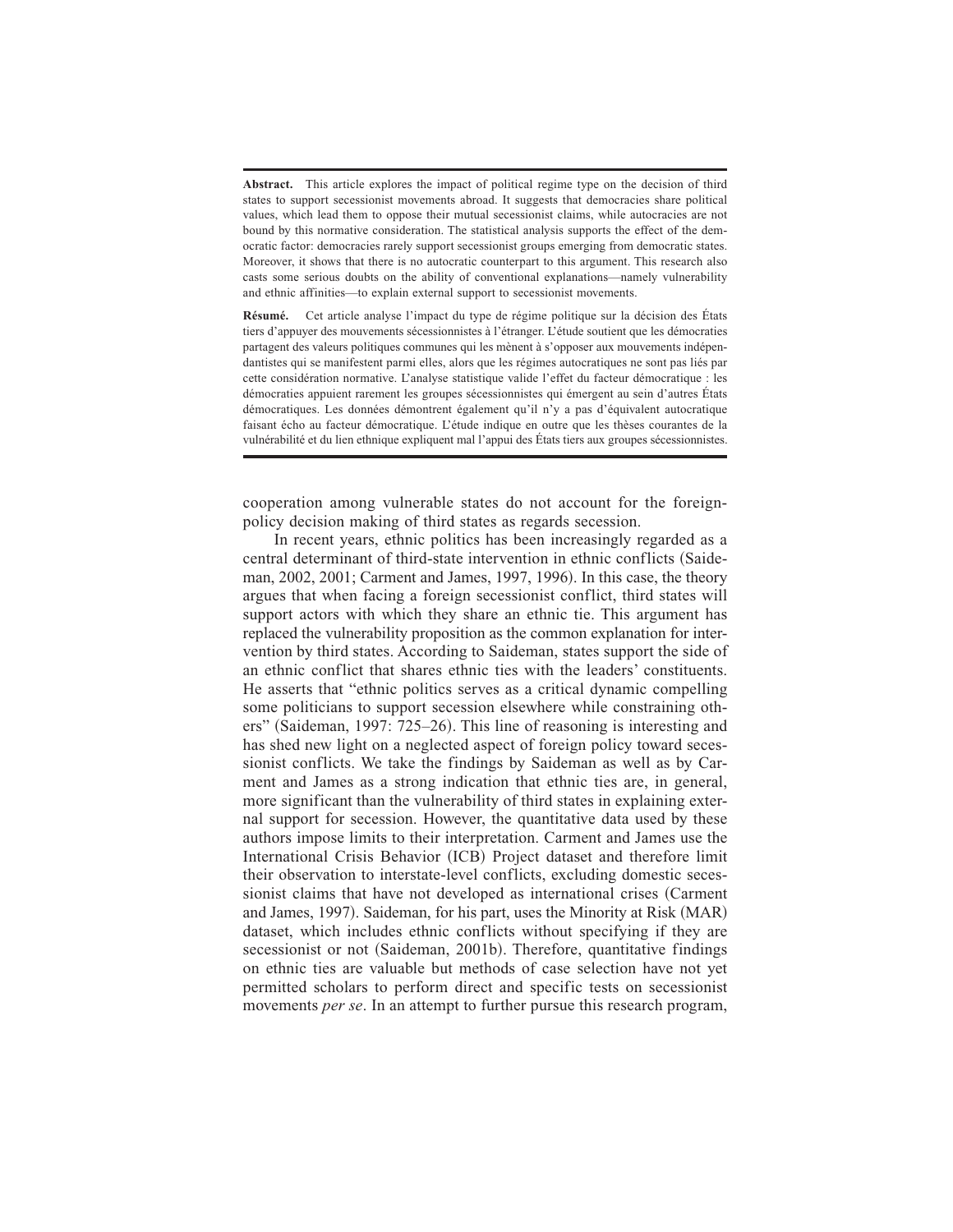we have designed a strategy that allows us to move the statistical analysis of secessionist conflicts toward a more precise selection of cases.

This article also suggests an explanation other than ethnic ties or vulnerability. It argues that a democratic regime bond between a third state and a host state constitutes an important normative explanatory variable that can account for the behaviour of foreign countries towards secessionist claims. More precisely, we maintain that democratic states stand by each other and do not support their mutual secessionist movements. A review of the literature on the topic reveals that little attention has been given to this factor.<sup>5</sup> There is indeed a clear theoretical scarcity regarding the impact of democracy on states' actions toward secessionist crises. Therefore, studying the influence of regime type extends the debate on this issue by providing a credible conjecture that seeks to explain variations in the behaviour of third states.

#### **Regime Types and Intervention of Foreign States**

This article is a preliminary answer to the need to consider the dyadic political regime variable in the study of external support for secessionist groups. The logic of our democratic argument is derived from the findings of Werner and Lemke  $(1997)$ , who show that in their decision to join an ongoing conflict, states will align themselves with other countries sharing similar political regimes. Our argument has also been influenced more generally by the literature on democratic peace (Leeds and Davis, 1999; Doyle, 1997; Russett, 1993; Maoz and Russett, 1993; Lake, 1992). A large array of this literature addresses the issue of political regime types to explain international events. Scholars who worked on this topic found that democratic states rarely fight each other and that jointly democratic dyads are more cooperative and less bellicose than mixed dyads or jointly nondemocratic dyads. Considering the voluminous literature on democratic peace published over the last decade, it is surprising to note that little progress has been made on the specific influence of regime type on a foreign state's intervention in secessionist conflicts. This is the main motivation behind the decision to use a dyadic approach to evaluate the impact of democracy on the decision to support secessionist groups in foreign countries.<sup>6</sup>

## *Theoretical Framework*

A stable international system is a core principle on which state leaders agree. It is the foundation for political cooperation among states, economic prosperity, as well as for the survival of sovereign entities (Frost, 1996: 106). Because stability is so vital, states have traditionally maintained an anti-secessionist bias in order to preserve the territorial status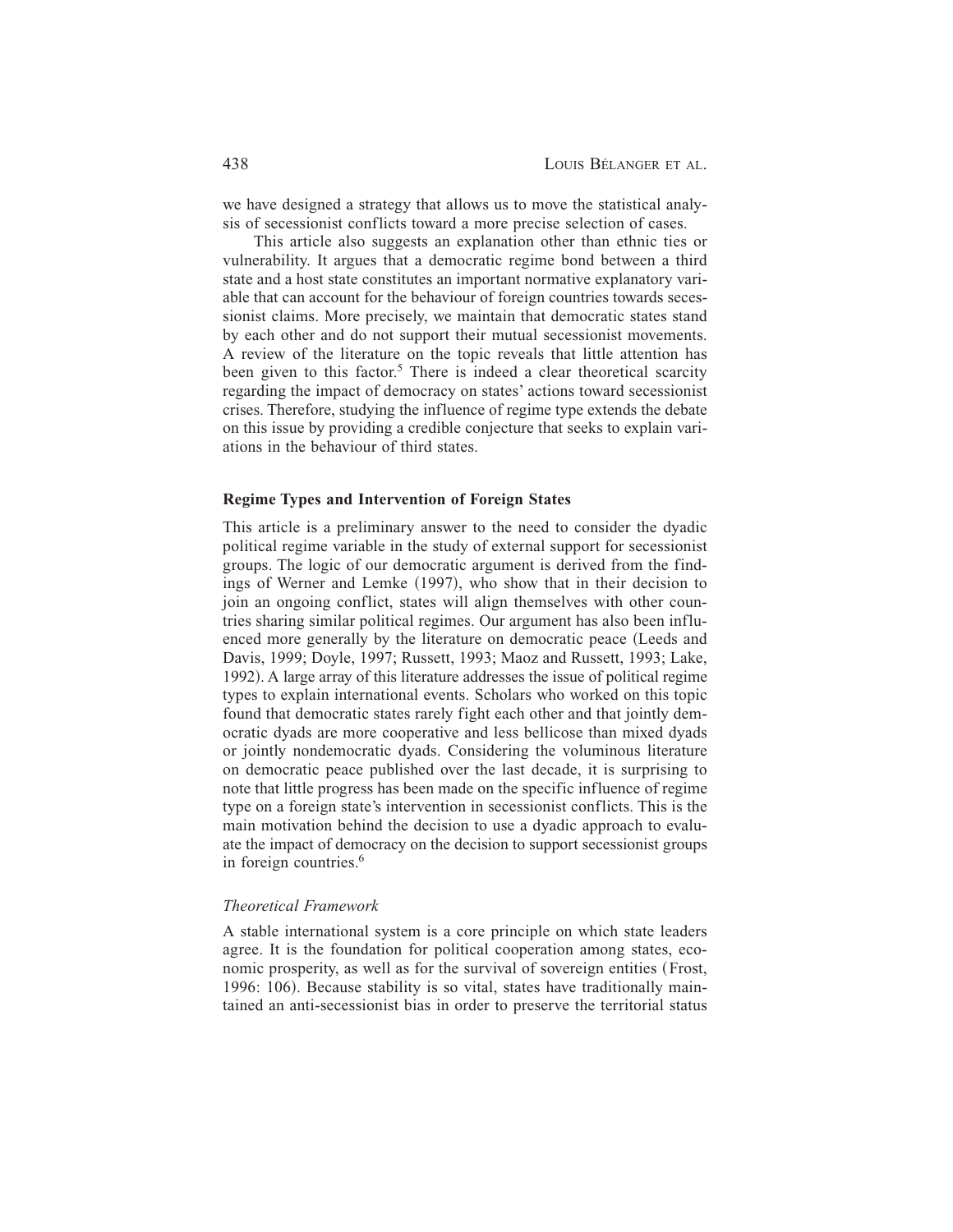quo. Following the Second World War, states agreed to conform to a set of rules and norms that limited the circumstances under which peoples had the right to declare independence.<sup>7</sup> First, only peoples under colonial rule had the right to external self-determination (Heraclides, 1991). Second, only self-determined entities (i.e., evolving under colonial rules) could be recognized as sovereign states by third countries. Third, states could not intervene in others' internal affairs, a principle whose roots can be found in the Westphalian conception of sovereign equality among states.<sup>8</sup> These norms, which emanated from United Nations' declarations and treaties, developed into a strong barrier to secession.<sup>9</sup>

With the end of the Cold War, however, the anti-secessionist norms were relaxed to better integrate liberal and democratic values.<sup>10</sup> Concerns for human rights, justice and minority representation have been increasingly seen as important criteria that, if violated, could legitimize secession. Indeed, there has been a growing consensus that groups subjected to exploitation, domination and social injustice by their central state make stronger cases for secession than those that exercise internal self-determination within their state (Buchanan, 1991, 1998; Miller, 1998). Hence, according to Allen Buchanan (1998), the presence of democracy in a host state reduces the legitimacy of its own secessionist groups, since democracy is tantamount to domestic self-determination for minorities and nationalities. Debates over the legitimacy of secession show that regime type is a very important factor that must be taken into account when dealing with secessionist issues.

The democratic peace literature indicates that democracies act according to a normative appreciation of the world—democracies rarely fight each other. The objective now is to measure whether democratic states espouse a similar normative view when dealing with foreign secessionist crises. Some recent events lead us to think that democracies are indeed normative actors with regard to secession. In Canada, the reference case on Québec secession issued by the Supreme Court in 1998 is a revealing example. The Court stated that international law contains an implicit right of secession in exceptional circumstances where peoples cannot exercise their right of internal self-determination because they are oppressed or colonized (para.  $112$ ).<sup>11</sup> This assertion supports Buchanan's moral argument for secession. In every other circumstance, the Court maintains that "peoples are expected to achieve self-determination within the framework of their existing state" (Reference Case, 1998: 4). Thus, according to the Court, Québec does not have the right under international law to secede because it can freely exercise its internal right to self-determination within the Canadian state (paras.  $135-36$ ). Canada is a "sovereign and independent state conducting itself in compliance with the principle of equal rights and self-determination of peoples and thus possessed of a government representing the whole people belonging to the territory with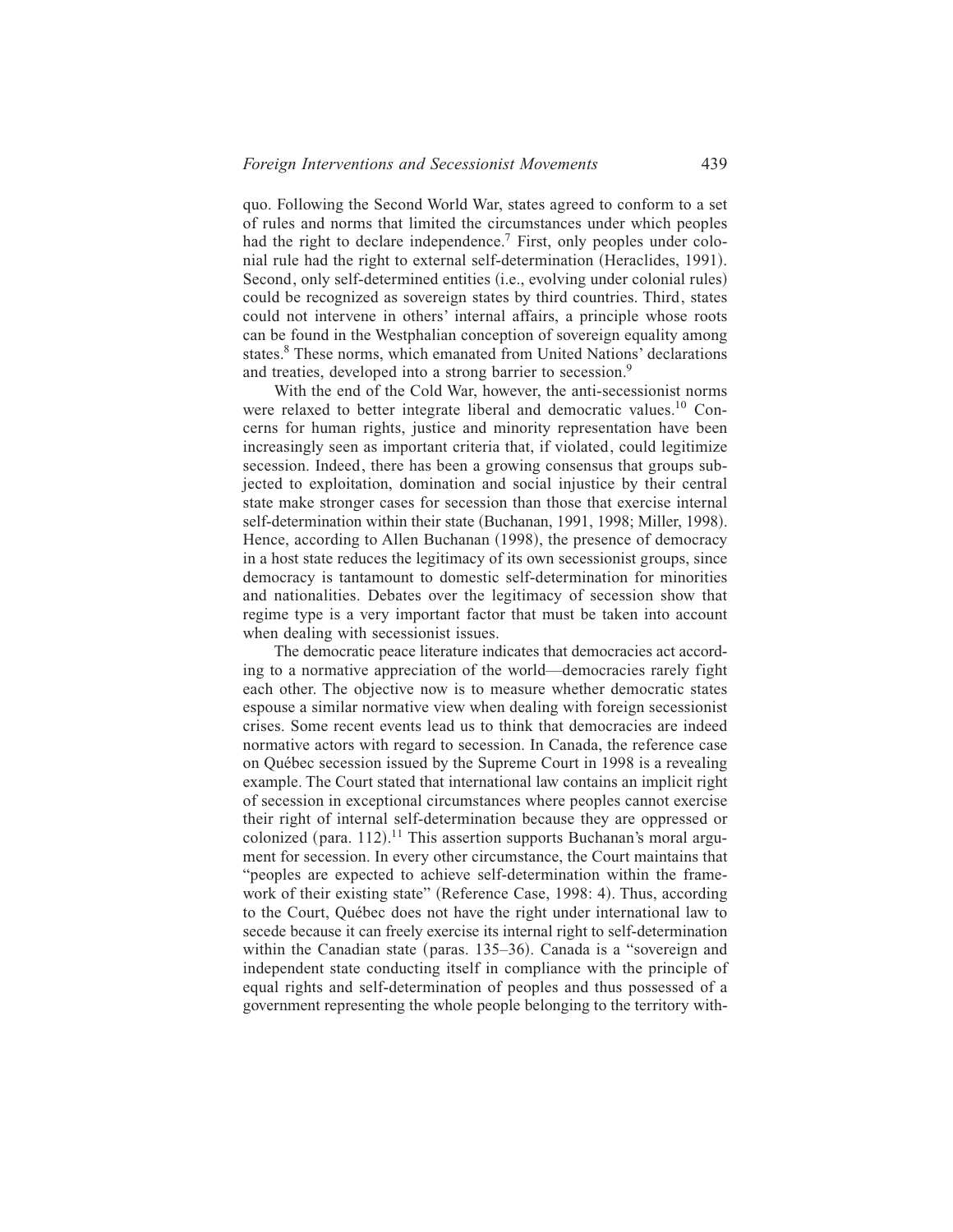out distinction" (para. 136). In other words, the Court implicitly argues that the legitimacy of secessionist movements depends highly on the host states' political regime and thus that Québec can freely exercise its right of self-determination within the Canadian federation, since Canada is a representative democracy (*i.e.*, equal rights of people, representative government, etc.). The Court also indicates that although largely determined by the level of democracy in the host state, the legitimacy of an independentist movement also depends on the democratic will expressed by the people living in the secessionist state. Thus, the Court argues that if a clear majority of Quebecers express the desire to leave the federation by answering to a clear referendum question on secession, this would give a democratic legitimacy to the initiative that the rest of Canada would have to recognize.

A similar normative view on secessionist claims was echoed by United States President Bill Clinton in his speech on federalism delivered at the Forum of Federations in 1999. Clinton argued that before considering any support for independence, third states should find out whether secessionists can exercise their right of internal self-determination within their state. He declared: "When a people think it should be independent in order to have a meaningful political existence, serious questions should be asked: Is there an abuse of human rights? Is there a way people can get along if they come from different heritages? Are minority rights, as well as majority rights, respected?" (Clinton, 1999). These examples show that in the 1990s a new democratic norm emerged that mainly evaluates the legitimacy of secessionist movements based on the level of internal self-determination they exercise within their state. We contend that this is the main normative motive guiding democracies' foreign policy toward secession.

Built on these assertions, in the present research study we argue that third states that are democratic mostly estimate the legitimacy of secessionist groups based on the nature of the host states' political regime. Thus, secessionist movements evolving within democracies are unlikely to obtain support from democratic states, since these countries operate according to a normative principle that assumes that a liberal democratic order provides minorities with internal self-determination. This principle is, therefore, hardly compatible with a claim for secession. As a result, we hypothesize that democracies stand by each other and oppose their mutual secessionist movements because they share common political values that respect minorities and sub-state nations.

A corollary claim of this article is that the democratic factor has no autocratic counterpart. We assert that non-democracies do not share political values that are likely to inhibit them from supporting secessionist movements. Political regime type, we argue, is therefore not a significant normative element affecting the foreign policy of autocratic leaders toward host states struggling against secessionists. It is now time to ver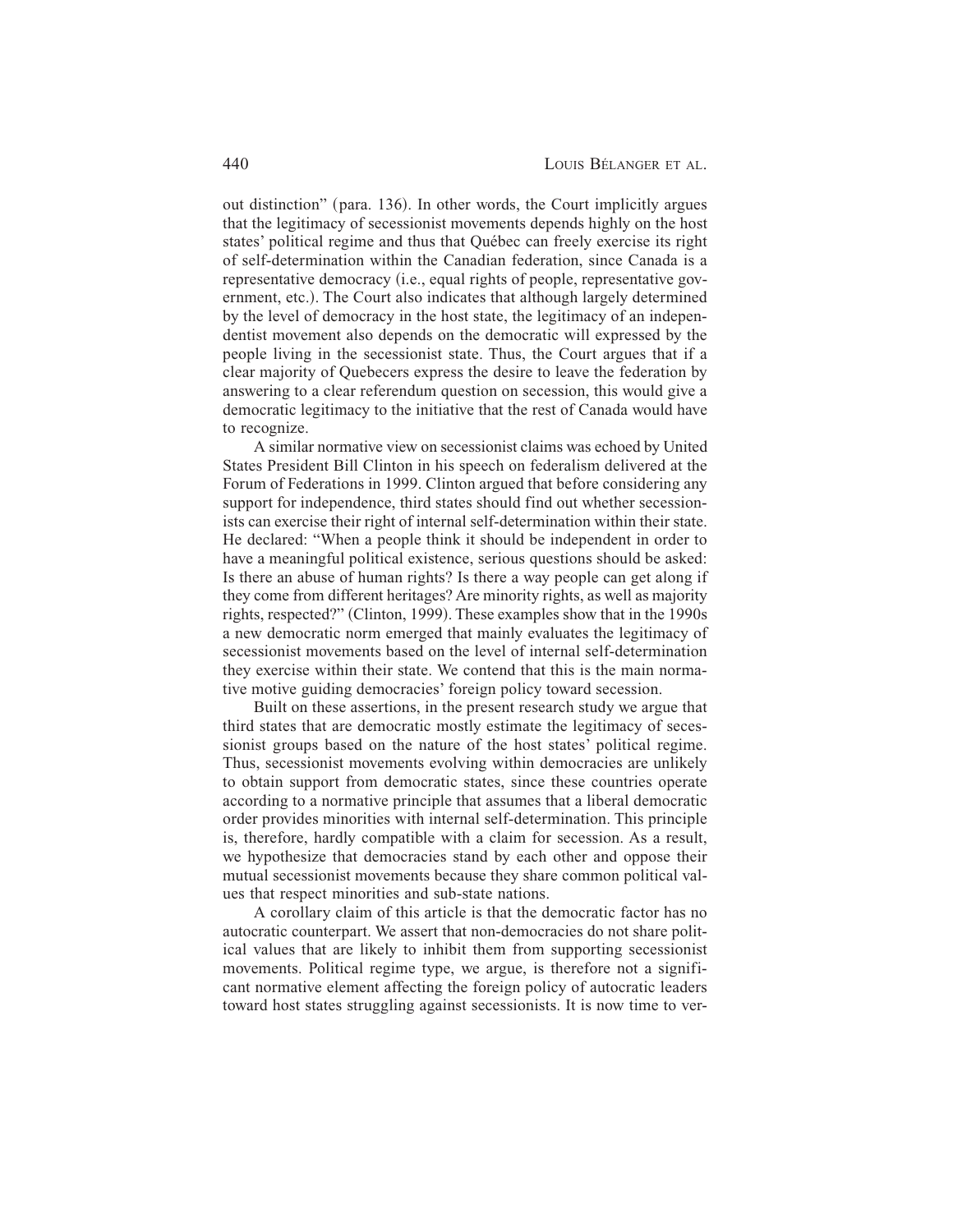ify the empirical accuracy of the regime type argument. The previous theoretical propositions generate the following testable hypotheses:

*H1: Democracies support democratic host states and oppose their secessionist movements.*

*H2: Autocracies are not inhibited by regime type when they choose to support secessionist movements.*

#### **Operationalization and Measurement**

The temporal domain of this empirical test is 1990–1992, inclusively. Since we collected data from several sources using different time spans, the time period covered by all the necessary data banks is perforce limited. We also acknowledge the fact that the three years under study are rather unusual, since they cover international transformations resulting from the end of the Cold War. During these tumultuous years, the international community witnessed a radical increase in the number of secessionist movements and faced the disintegration of multinational states (Czechoslovakia, the USSR, Yugoslavia). Secessionist demands erupted, for instance, in the Soviet republics of Estonia, Latvia, Lithuania and Ukraine, and precipitated the collapse of the Soviet Union. These events brought 15 new sovereign states to the map. Yugoslavia was also unable to survive its internal secessionist movements—Bosnia-Herzegovina, Croatia, Macedonia and Slovenia all seceded from the Yugoslav federal state in 1991–1992. Despite the fact that this time period is limited and empirically unusual, we think that these limitations do not invalidate our test and we are hopeful that in the near future we will be able to expand our temporal domain extensively and be more confident in our conclusions.

To select our cases, we used data from Phase III of the Minorities at Risk Project (MAR). This dataset, which provides information on minorities within states, deals, among other things, with the issue of minorities' motivation to seek independence. In order to avoid the kind of drawback identified earlier, we isolated secessionist cases from other ethnic conflicts by only selecting states within which the quest for independence by communal groups was, in the language of the MAR, either:  $1$ ) a very important issue, or 2) a significant issue. As indicated by Table 1, for the years 1990 to 1992, the MAR identifies 32 secessionist groups from 21 different host states fitting our selection criteria, and those are included in our study. $12$ 

In order to verify our hypotheses, we need to measure different relationships between each of the 21 selected host states and the so-called third states. The choice of these third countries was made according to the Political Relevant International Environments (PRIE) of our 21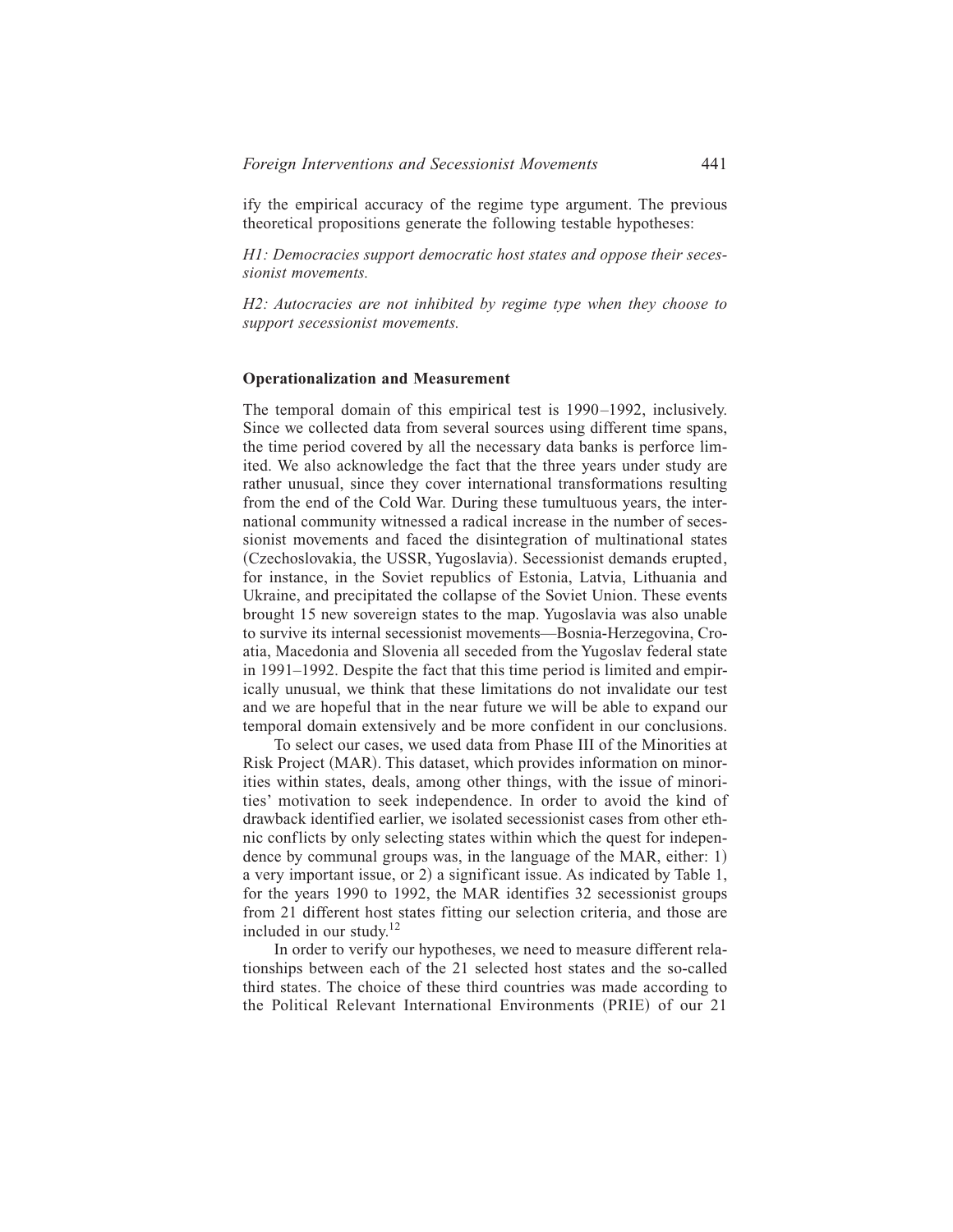# TABLE 1

Host States and Their Secessionist Movements By Political Regime Type, 1990–1992

#### **Democracies:**

Canada (Quebecers), France (Basques), India (Kashmiris, Nagas, Tripuras, Assamese and Bodos), Israel (Palestinians), Italy (South Tyrolians and Sardinians), Moldova (Slavics), Russia (Chechens, Tatars, Lezgins and Tuvinians), Turkey (Kurds) and the United States (Native Hawaiians).

#### **Non-Democracies:**

Angola (Cabindese), Azerbaijan (Armenians), China (Turkmens and Tibetans), Djibouti (Afars), Ethiopia (Afars and Oromos), Georgia (Abhkazians), Indonesia (East Timorese and Papuans), Iraq (Kurds), Morocco (Saharawis), Senegal (Diolas de Casamance), Somalia (Issaqs) and Sudan (Southerners). $33$ 

selected countries. A state's PRIE is composed of all states "with which it is geographically contiguous and all major powers which are capable of interacting militarily with the focal state."<sup>13</sup> In order to establish these PRIE or strategic environments, we used the Expected Utility Generation and Data Management Program (EUGene) developed by D. Scott Bennett and Allan C. Stam.<sup>14</sup> This program allowed us to create dyadic links between states affected by secessionist groups and third states on the basis of their PRIE. Cases were included in our dataset if they met one or both of the following dyadic criteria: a) two contiguous states, at least one of which is involved in a secessionist contest; and b) a state affected by secessionist strife and a major power.<sup>15</sup> Canada, for instance, which is a selected host state because of the secessionist movement in Québec, has seven states in its PRIE. The United States is one of those, since it is both contiguous to Canada and a major power. Germany, however, is not contiguous to Canada, but it is part of Canada's strategic sphere because it is considered a major power. Turkey, which is another selected host state in our study because of the Kurdish separatist movement, has 16 countries in its PRIE. Japan, for instance, is part of the Turkish environment because it is a major power, and Iran appears as a Turkish third state as well, since it is contiguous. In sum, we established the Political Relevant International Environment of the 21 selected host states according to power and contiguity. The creation of these strategic environments uncovered 385 dyads, after some observations were dropped due to missing data. $16$ 

# **Dependent Variables**

The dependent variables measure the occurrence and level of external support for secessionist movements. In order to gather this information,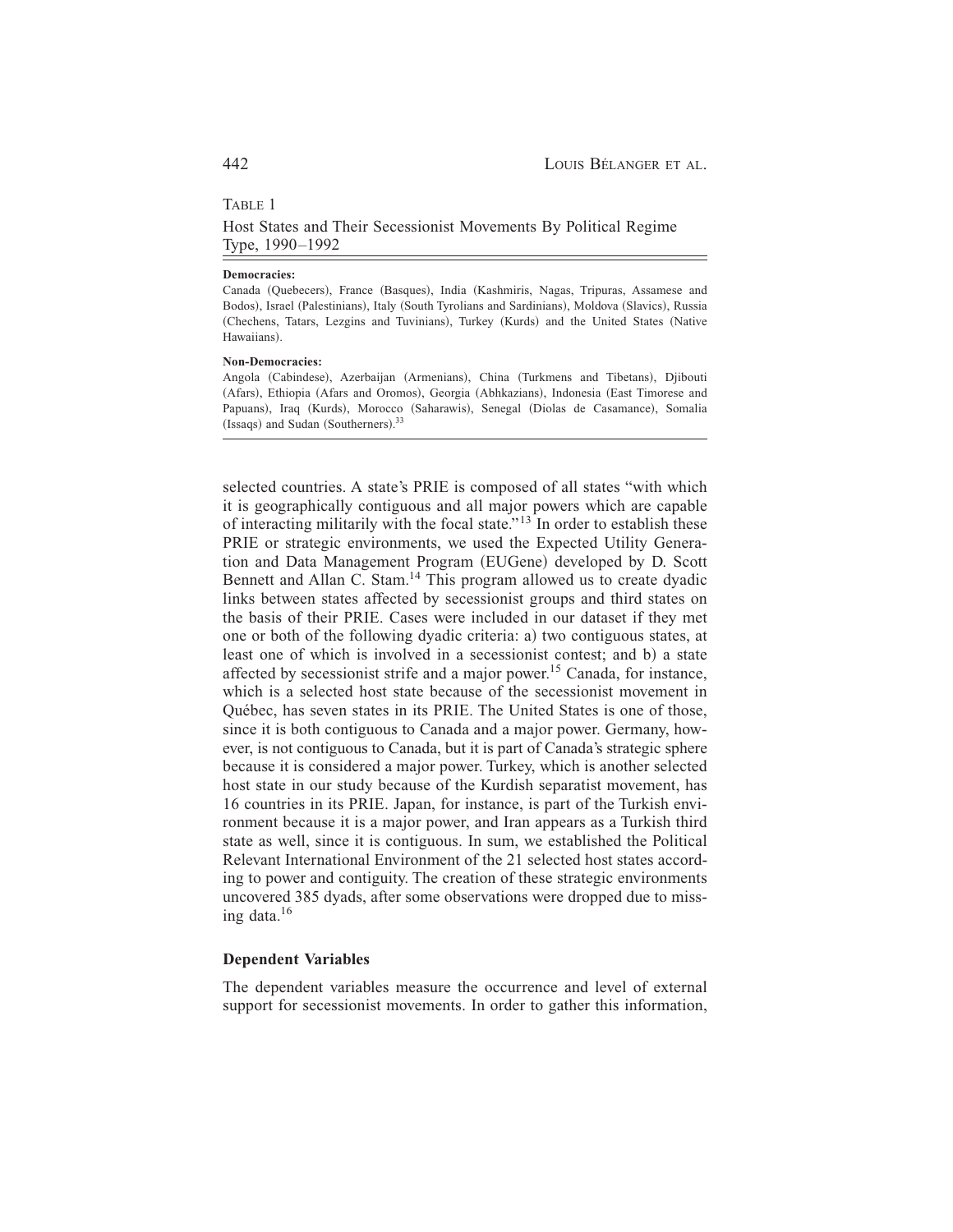several steps had to be taken. The first difficulty arose from the realization that the MAR dataset does not provide information on the identity of the third states that provide support to secessionist groups. As a result, it was necessary to refer directly to the MAR's code sheets on external support for the years 1990 to 1992.<sup>17</sup> The code sheets compile the requisite information on the identity of providers of external support for each secessionist group. Following this, it was vital to this research project to decide which type of external support should be considered. The decision was to concentrate on the support of foreign governments, since this leads to the most representative and formal type of third-state support for foreign secessionist movements. For each of the secessionist groups studied in the MAR code sheets, this article considers the strongest level of governmental support provided by a member of a PRIE to a secessionist group for the years 1990 to 1992 (See Table 2). The variable "level of support" ranges from no support (value  $\theta$ ) to the highest level of support  $\alpha$  (value 14). A dummy variable, named "occurrence of support," is also retained. It is coded as one when any level of support occurs; otherwise, the variable takes on the value of zero. Table 3 lists the cases where external support was granted to secessionist groups.

# **Independent Variables**

Political regime type is our main explanatory variable. It appraises the impact of the dyadic democratic factor on the propensity to lend support

TABLE 2

| Levels of Third State's Support to |  |  |
|------------------------------------|--|--|
| Secessionist Groups <sup>34</sup>  |  |  |

|                | No support                       |
|----------------|----------------------------------|
| 1              | Ideological encouragement        |
| 2              | Nonmilitary financial            |
| 3              | Access to external communication |
| $\overline{4}$ | Funds for military supplies      |
| 5              | Cross-border sanctuaries         |
| 6              | Military training in exile       |
| 7              | Military equipment               |
| 8              | Military advisors                |
| 9              | Peacekeeping personnel           |
| 10             | Blockades/interdiction           |
| 11             | Rescue missions in country       |
| 12             | Active combat units              |
| 13             | Cross-border raids               |
| 14             | Diffuse support                  |
| 15             | Other                            |
|                |                                  |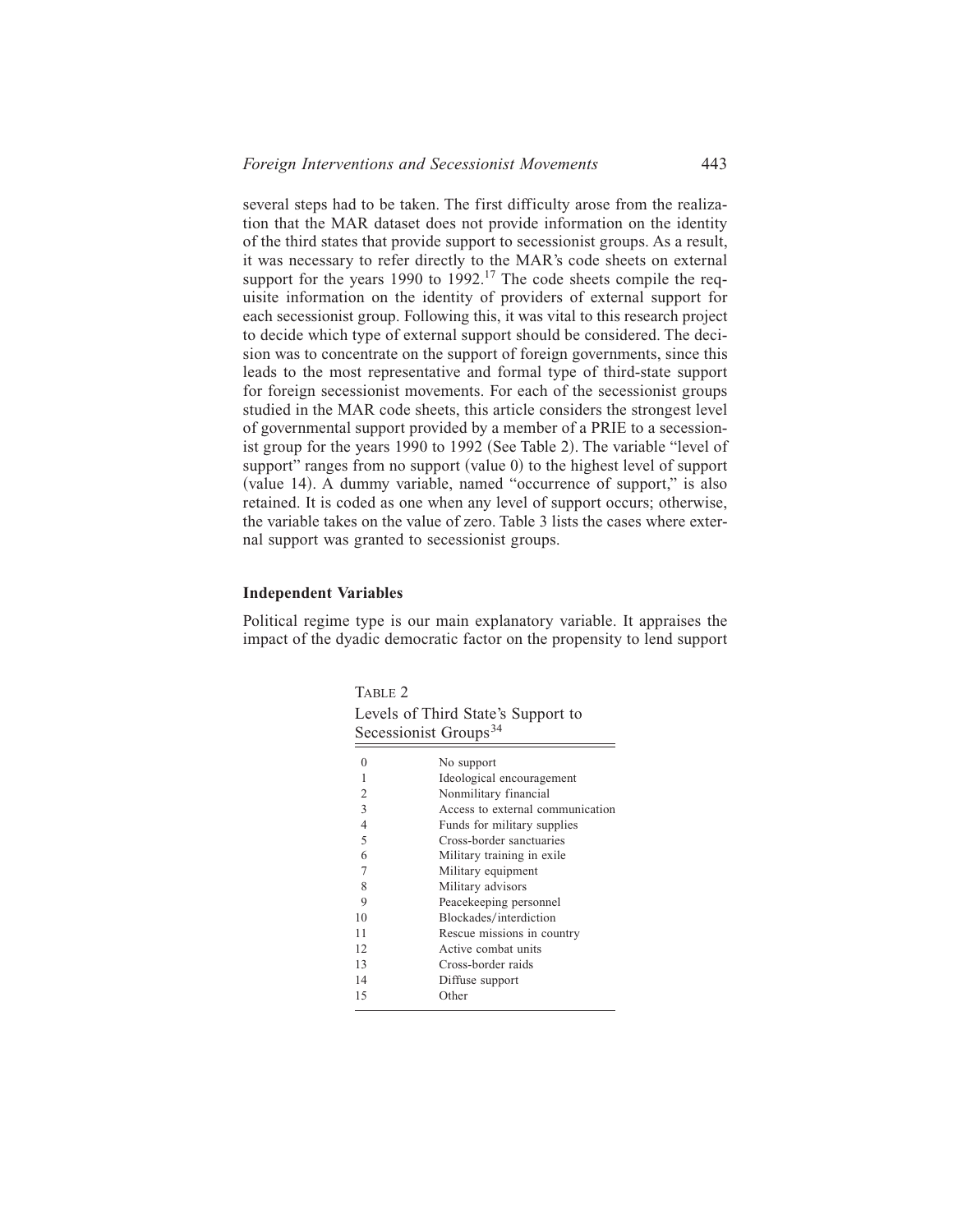TABLE 3

|                         | Secessionist    | Intervening       |                                      |
|-------------------------|-----------------|-------------------|--------------------------------------|
| Host State <sup>a</sup> | Group           | State             | External Support <sup>b</sup>        |
| Angola (A)              | Cabinda         | Zaire (A)         | Cross-border sanctuaries (5)         |
| Angola (A)              | Cabinda         | Congo $(A)$       | Ideological encouragement (1)        |
| Azerbaijan (A)          | Armenians       | Russia (D)        | Peacekeeping personnel (9)           |
| Azerbaijan (A)          | Armenians       | Armenia (D)       | Military equipment (7)               |
| China $(A)$             | Turkmens        | Afghanistan (A)   | Military equipment (7)               |
| China $(A)$             | Turkmens        | Kyrgyzstan (D)    | Access to external communication (3) |
| China $(A)$             | Turkmens        | Kazakhstan (A)    | Access to external communication (3) |
| China $(A)$             | Tibetans        | United States (D) | Ideological encouragement (1)        |
| China $(A)$             | Tibetans        | France (D)        | Ideological encouragement (1)        |
| China $(A)$             | Tibetans        | Great Britain (D) | Ideological encouragement (1)        |
| China $(A)$             | Tibetans        | Germany (D)       | Ideological encouragement (1)        |
| China $(A)$             | Tibetans        | India (D)         | Access to external communication (3) |
| Georgia (A)             | Abkhazians      | Russia (D)        | Military advisors (8)                |
| India $(D)$             | Kashmiris       | Pakistan (A)      | Military equipment (7)               |
| India $(D)$             | Tripuras        | Bangladesh (D)    | Military training in exile (6)       |
| India $(D)$             | Assamese        | Myanmar (A)       | Military training in exile (6)       |
| India $(D)$             | <b>Bodos</b>    | Bhutan (A)        | Cross-border sanctuaries (5)         |
| Iraq $(A)$              | Kurds           | United States (D) | Rescue missions in country $(11)$    |
| Iraq $(A)$              | Kurds           | Great Britain (D) | Rescue missions in country $(11)$    |
| Iraq $(A)$              | Kurds           | Iran $(A)$        | Cross-border sanctuaries (5)         |
| Iraq $(A)$              | Kurds           | Syria $(A)$       | Funds for military supplies (4)      |
| Israel (D)              | Palestinians    | Syria (A)         | Military equipment (7)               |
| Italy $(D)$             | South Tyroleans | Austria (D)       | Ideological encouragement (1)        |
| Moldova (D)             | Slavs           | Russia (D)        | Active combat units (12)             |
| Morocco (A)             | Saharawis       | Algeria (A)       | Funds for military supplies (4)      |
| Russia (D)              | Chechens        | Turkey (D)        | Nonmilitary financial (2)            |
| Russia (D)              | Chechens        | Lithuania (D)     | Ideological encouragement (1)        |
| Senegal (A)             | Casamancais     | Guinea Bissau (A) | Diffuse support (14)                 |
| Senegal (A)             | Casamancais     | Gambia (D)        | Access to external communication (3) |
| Sudan $(A)$             | Southerners     | Uganda $(A)$      | Diffuse support (14)                 |
| Sudan $(A)$             | Southerners     | Kenya (A)         | Diffuse support (14)                 |
| Sudan $(A)$             | Southerners     | Ethiopia (A)      | Ideological encouragement (1)        |
| Turkey $(D)$            | Kurds           | Iraq $(A)$        | Military training in exile (6)       |
| Turkey (D)              | Kurds           | Iran $(A)$        | Cross-border sanctuaries (5)         |
| Turkey (D)              | Kurds           | Syria (A)         | Military training in exile (6)       |

External Support for Secessionist Movements, 1990–1992 Level of External Support

a) Letters between parentheses indicate regime type:  $(A)$  for autocracy and  $(D)$  for democracy. b) Numbers between parentheses indicate statistical value attributed to each intervention level.

to secessionist groups. In order to assess the strength of this proposition, we also included variables representing the vulnerability of third states to secession, as well as ethnic ties between intervening states and secessionist groups. This makes it possible to compare the validity of our model with major arguments developed by other researchers. This analysis also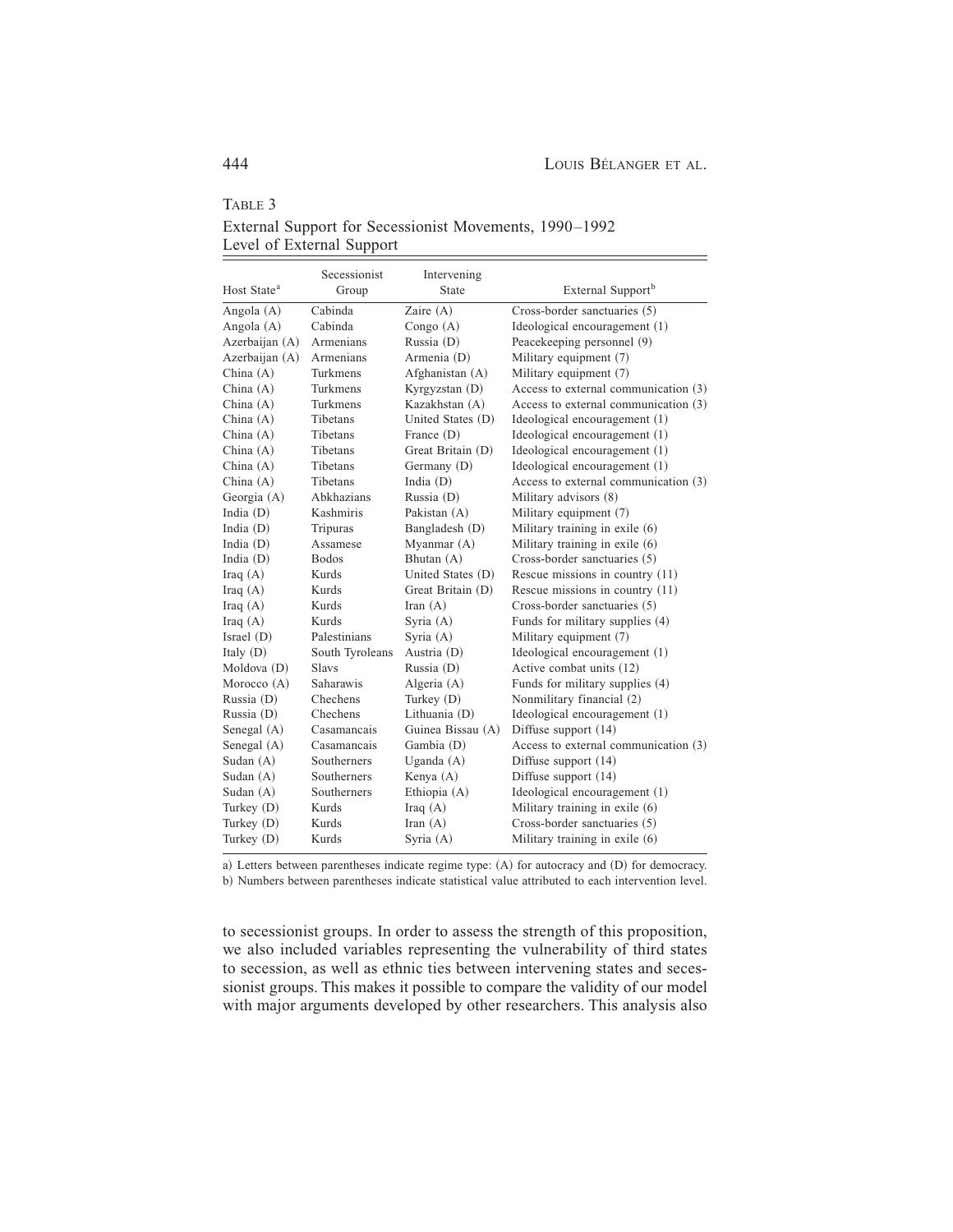incorporates the following control variables, which may have an impact on the external support for secessionist movement: military alliances, territorial contiguity, the overall level of cooperation/conflict between PRIE members and the durability of the regime facing a secessionist movement. A discussion of each of these variables follows.

# *Political Regime Dyads*

Relying on data from Phase III of the Minorities at Risk Project generated by EUGene, each state included in the dataset is attributed a "democracy score." EUGene distributes regime scores on a ten-point scale, where zero means no democracy and 10 indicates a highly satisfying level of democracy.<sup>18</sup> For the purpose of this study, a "cut-off" point was established to separate democratic regimes from non-democratic regimes. To be considered democratic, a regime must obtain a score of at least 6 out of 10 on EUGene's point scale.<sup>19</sup> Of the 21 states battling with secessionist movements, 9 are democratic and 12 are not.<sup>20</sup> To test our hypotheses, three variables were constructed. When the members of a dyad are both democracies, the "democratic dyad" variable is coded as one, while other cases are coded as zero. The same logic applies to our construction of the variables representing "autocratic dyads" and "mixed dyads." In order to avoid multicollinearity, the variable "mixed dyads" is excluded from the analysis and these dyads constitute the baseline cases.

## *Vulnerability*

The level of vulnerability of third states constitutes the second independent variable. This article investigates the impact of this variable, because previous studies as well as conventional wisdom suggested that a vulnerable third state would support a central government battling with secessionist movements, instead of supporting secessionist groups within that state. In order to measure whether states are vulnerable, we use the MAR dataset, which provides an estimation of the vulnerability level of third states based on indicators of the presence of minorities seeking a significant level of autonomy in a specific state. For the purposes of this study, the MAR variables are rearranged into the following categories to ensure the linearity of the impact of the vulnerability variable on the dependent variables: values of zero for "no grievance on issue," one for "issue of lesser importance," two for "issue significant/relative importance unclear," and three for "issue important for most." This article tests the hypothesis that when a communal group searches for autonomy within a state, the central government of that state is vulnerable to secession. Consequently, a vulnerable third state is less likely to lend support to a secessionist group in another state.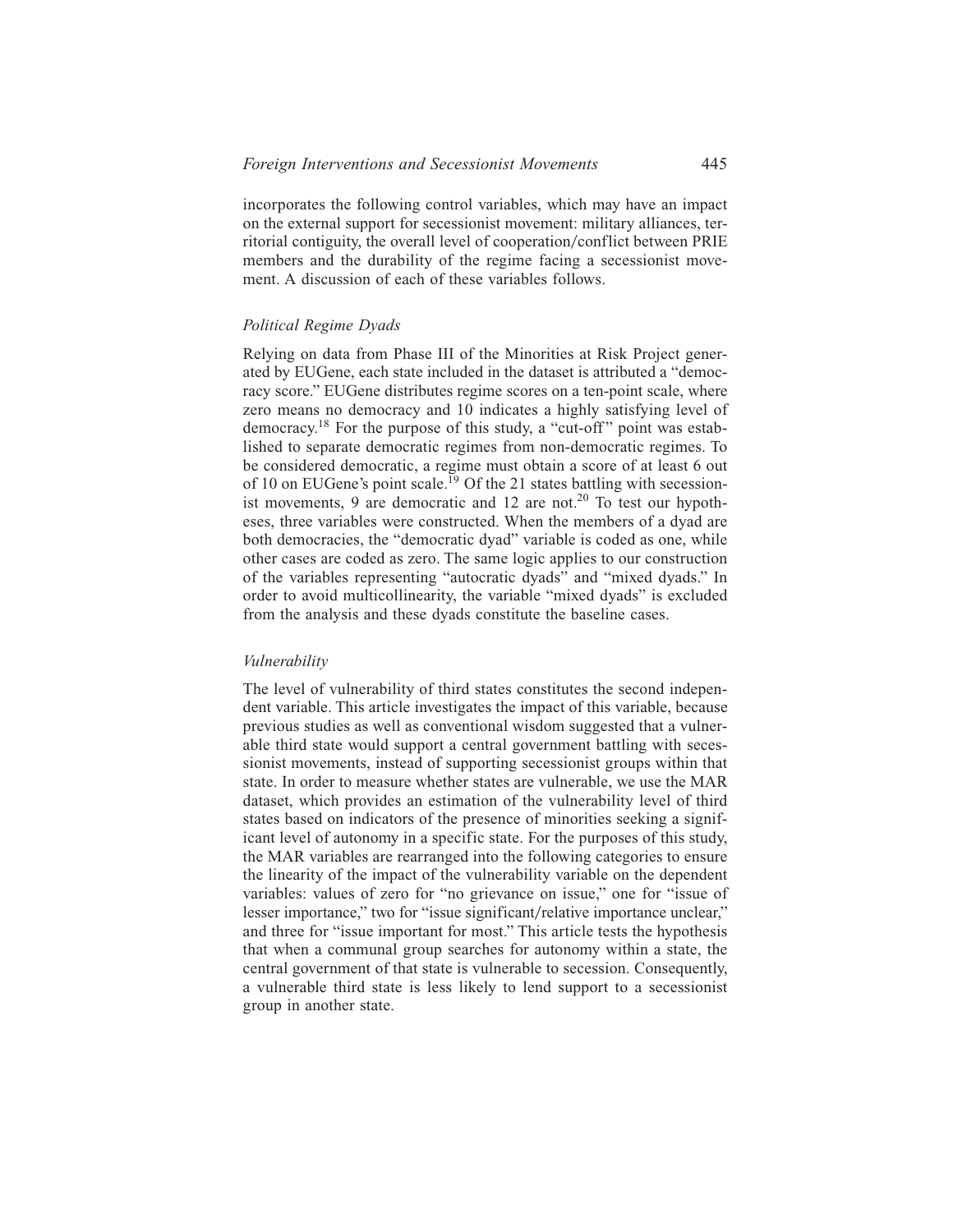# *Ethnic Ties*

Previous studies have asserted that ethnic ties are good predictors of external support for secessionist groups (Carment, James and Rowlands, 1997; Davis and Moore, 1997). For Saideman (1997, 2001, 2002), the existence (or not) of ethnic kinship between important constituencies of one state and the secessionist group in another was the best predictor of states' foreign policy toward secessionist crises. While not directly measuring external support for ethnic groups, Henderson (1997, 1998) reports that ethnic and linguistic similarities (which are normative factors) increase the likelihood of conflict between states.

Our research considers that there is an ethnic affinity—coded as a one—in a dyad when the secessionist group shares linguistic and/or religious similarities with politically significant constituencies within the state belonging to the PRIE of the host state. Where no ethnic kinship is identified, this variable takes on the value of zero. Since there is no existing and reliable databank on the ethnic affinity of secessionist minorities, the authors proceeded with their own coding, relying on several sources (MAR dataset, the *CIA World Factbook*, the Library of Congress' *Country Studies, L'État du monde* and others).<sup>21</sup>

#### **Control Variables**

#### *Alliances*

This variable is based on an assumption derived from *Realpolitik*. From the premise that allies do not usually fight or threaten each other with military action, we can cautiously hypothesize that they will not intervene in each other's secessionist conflicts. For instance, it is unlikely that the United States would support the Kurdish secessionist movement in Turkey, since both the US and Turkey are members of NATO. This variable is inspired by Joanne Gowa's (1999) argument that democracies were only peaceful with one another during the Cold War because they were engaged in military alliances and defense pacts against the Soviet threat. To test whether alliances rather than political regimes account for the behaviour of third states toward secessionist conflicts, data compiled by the Correlates of War (COW), available through the EUGene software, are included in the statistical section of this article. The data accounts for alliance configurations and takes on the following values: one for a defense pact, two for a neutrality pact, three for entente and four for no alliance.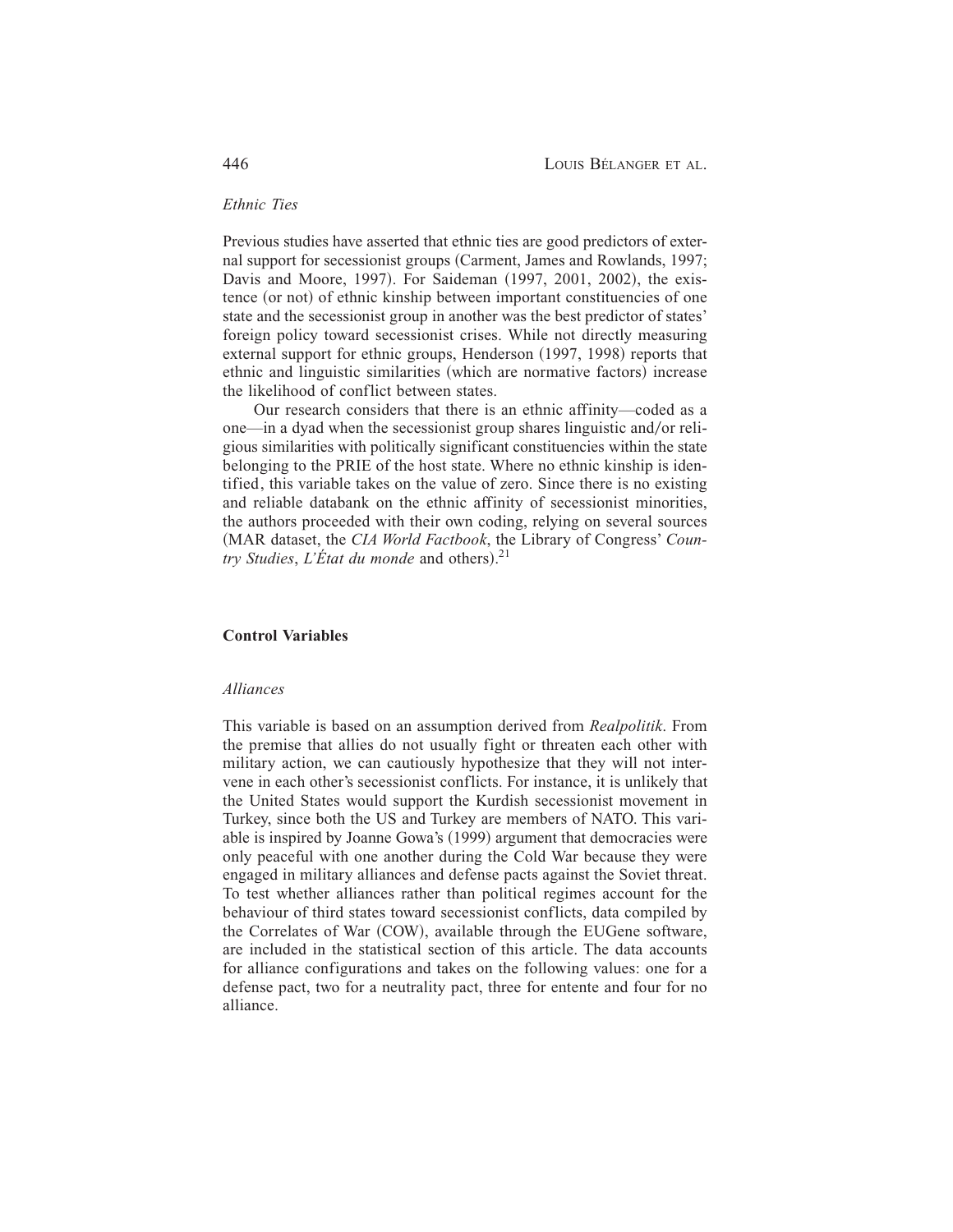# *Contiguity*

Alexis Heraclides (1990) argues that contiguous states are more likely to be involved in a neighbour's secessionist turmoil than non-neighbouring states. Since contiguity seems to have an impact on the foreign policy of third states, the following statistical analysis includes a variable named "contiguity." For instance, this makes it possible to measure whether Finland, which is contiguous to Russia, is more likely to intervene in the secessionist crisis in Chechnya than France, which has no borders with Russia. We operationalize this variable as follows: contiguous dyads are coded as one while non-contiguous dyads are coded as zero.

# *Level of Cooperation/Conflict*

In an attempt to put the attitude of third states toward secessionist claims into the context of the overall political relationship between third states and host states, a composite measure of cooperation/conflict for each selected dyad is used.<sup>22</sup> The Kansas Event Data System (KEDS) and the World Events Interaction Survey (WEIS) provide the raw data for this endeavour.<sup>23</sup> These datasets identify numerous dyadic interactions between countries, including all dyads selected for our analysis. However, as Goldstein (1992) noticed, KEDS and WEIS do not classify data according to conflicts and cooperation, which would have been relevant for this analysis. Therefore, in order to solve this problem, Goldstein suggests a "new scaled" measure of more than 60 possibilities of international actor interactions. Goldstein's coding, which goes from military attack, in the worst case-scenario, to the extension of military assistance, in the best case, is the classification retained for this investigation of the dyadic level of conflict. This study adopts Goldstein's coding and it incorporates a variable called "cooperation/conflict" in statistical analysis.

## *Regime Durability*

Mansfield and Snyder (1995) build a strong theoretical case to demonstrate that, while it appears true that there exists a separate peace among mature democracies, a regime undergoing a democratic transition is also more war-prone than an established democracy.<sup>24</sup> In response, Braumoeller  $(1997)$  suggests that the more citizens in a democratizing state perceive their neighbours to be democratizing, the less they expect them to fight, while others argue that democratization does not affect the likelihood of conflict (Enterline 1998b; Oneal and Russett 1997; Rousseau 1997).

On the basis of these previous conflicting findings, this article suggests that regimes that are undergoing or have recently undergone a transition are more likely to invite external intervention in a domestic secessionist struggle. Thus, Moldova or Russia, for instance, which proceeded to political transition in the 1990s, are more likely to face external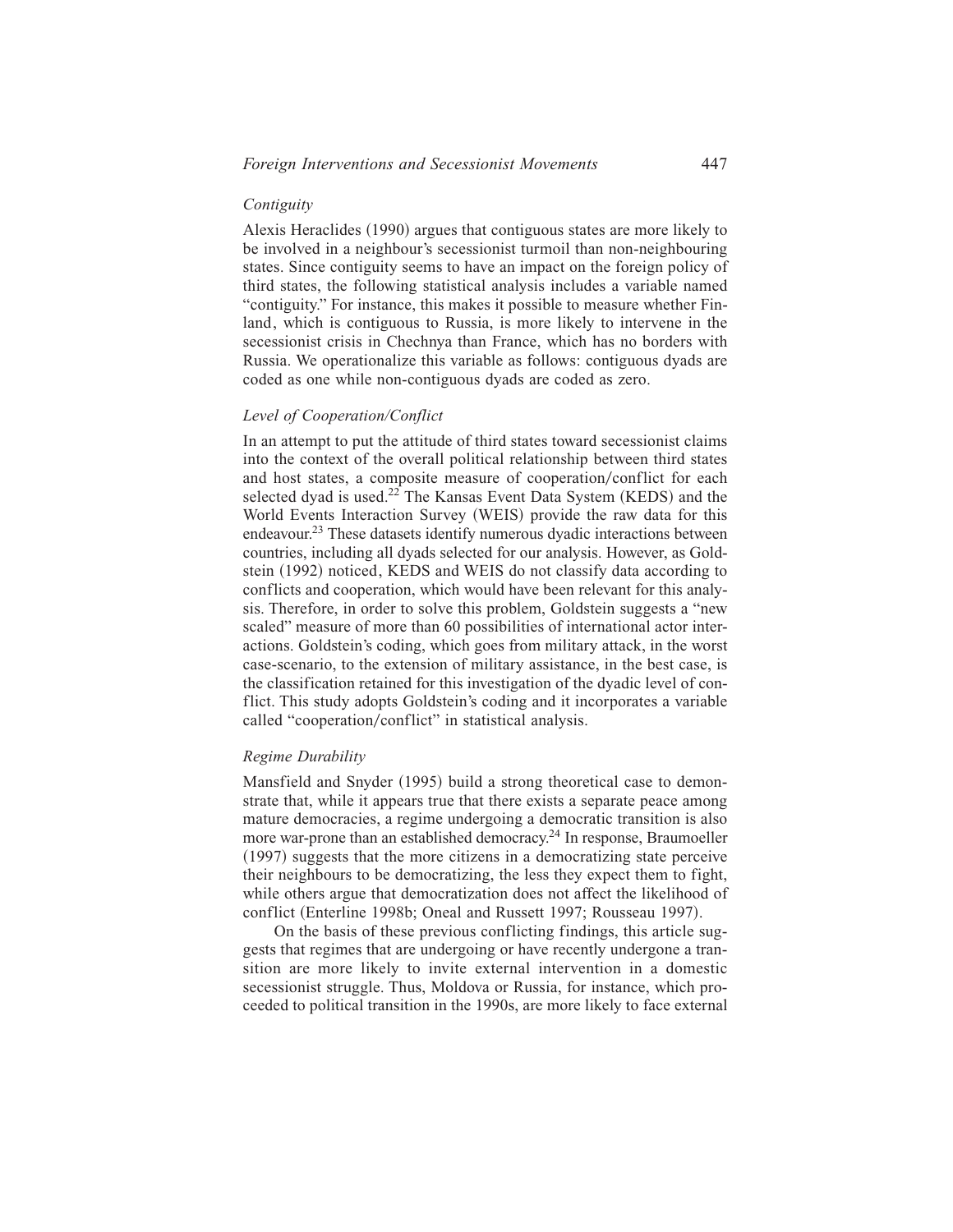support for their secessionist movements than well-established democracies such as Canada or France. The regime durability variable adds a control for the consideration of the relationship between regime type and foreign support for secessionist movements. Data on regime durability are taken from the POLITY IV project. More specifically, a variable labelled "regime durability" is incorporated into the statistical analysis. It assesses the number of years since the most recent regime change (defined by a three-point change in the POLITY score over a period of three years or  $less$ ).<sup>25</sup>

# **Analysis**

TABLE 4

In order to test for the level and incidence of external support for secessionist groups, this article resorts to regression analysis (Ordinary Least Squares) and maximum likelihood estimation  $(Logit)$  respectively.<sup>26</sup> The results displayed in Table 4 allow us to verify the hypotheses regarding the statistical significance of regime types, previously used alternative explanations and control variables on the incidence and level of governmental external support for secessionist movements.<sup>27</sup> We are particularly interested in comparing the central hypothesis—that democratic states are unlikely to lend support to a secessionist movement in another democracy—to the standard explanations of vulnerability and ethnic ties.

|                          | Level of External Support<br>(Robust OLS) |               | Incidence of External Support<br>(Robust Logit) |               |
|--------------------------|-------------------------------------------|---------------|-------------------------------------------------|---------------|
| Variables                | Coefficient                               | Rob. St. Err. | Coefficient                                     | Rob. St. Err. |
| Regime characteristics   |                                           |               |                                                 |               |
| Democratic dyad          | $-.374$                                   | $.135***$     | $-1.386$                                        | $.647**$      |
| Autocratic dyad          | .616                                      | .422          | .720                                            | .499          |
| Alternative explanations |                                           |               |                                                 |               |
| Vulnerability            | .002                                      | .070          | $-.112$                                         | .154          |
| Ethnic affinity          | $-.167$                                   | .290          | $-.361$                                         | .536          |
| Control variables        |                                           |               |                                                 |               |
| Coop./confl. level       | $-.068$                                   | $.024***$     | $-.160$                                         | $.051***$     |
| Contiguity               | .450                                      | $.150***$     | 1.459                                           | .475***       |
| Alliance                 | $-.028$                                   | .088          | .148                                            | .209          |
| Regime durability        | .004                                      | .004          | .011                                            | .008          |
| Constant                 | .156                                      | .317          | $-4.11$                                         | .906          |
| N                        | 385                                       |               | 385                                             |               |
| R-square (adjusted)      | .07                                       |               | .16                                             |               |

External Support for Secessionist Movements, 1990–1992 Robust Regression and Logit Estimates, and Standard Errors

\*\*\*p < .01; \*\*p < .05; \*p < .1 (two-tailed test).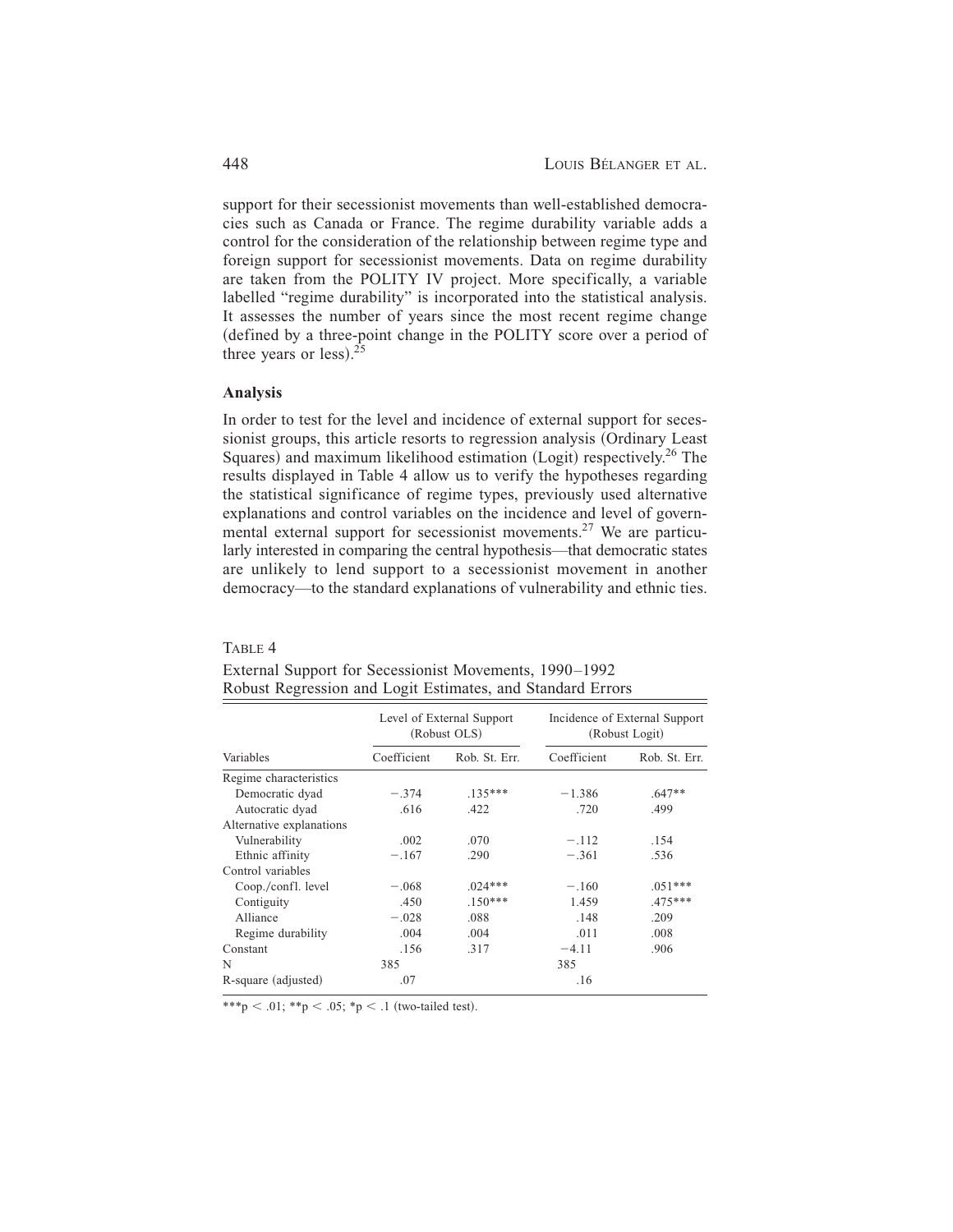Due to a limited number of cases included in this study, these results will not be the last word on the external state support for secessionist claims, but we are hopeful that they will elicit the kind of response that will lead to fruitful cumulation in this research area.

To determine the relative impact of our independent variables on the likelihood of external support, the empirical analysis considers the individual impact of independent variables on the decision to lend external support to secessionist groups. This statistical method estimates the marginal impact of each variable independently, while holding all of the other variables constant.<sup>28</sup> To show the effect of one specific variable on the probability of external support, it must be compared to a baseline specification of the model. This allows for the estimation of the likelihood of external support in a standard dyad. The following step estimates how a certain deviation in one of the variables affects the typical, i.e., baseline, dyad. In this analysis, the baseline dyad is mixed, i.e., democracy-autocracy (the variables "democratic dyad" and "autocratic dyad" are both set at zero). Furthermore, the standard dyad is neither non-contiguous nor composed of allies, the level of cooperation/conflict between the dyad's members is neutral, the host state is not threatened by its own secessionist group, and there is no ethnic affinity between the intervening state and the secessionist group in the host state. Finally, the value of the durability of the host state's regime is set at its mean.<sup>29</sup> With these values and the coefficients from Table 4, the "marginal impact" technique assesses the probability that a typical dyad would experience external support for a secessionist movement. The baseline probability of such an occurrence is approximately .037, or a little less than four out of one hundred.<sup>30</sup> Next, the statistical value of one or more of the independent variables is changed to estimate the impact on the probability of external support induced by such a modification. The results of this statistical analysis are presented in Tables 5 and  $6<sup>31</sup>$ 

A quick glance at the results reveals that they correspond well with both the "democratic regime" hypothesis and our reservations regarding standard explanations. Of the three independent variables tested, democratic dyads are the most likely to reduce the chance of external support. Interestingly, one of the non-significant independent variables—autocratic dyads—increases the probability of external support. The standard "vulnerability" and "ethnic ties" variables are insignificant and do not exert much influence on the propensity of external support. The results obtained for each of the independent variables are discussed below.

## *Democratic Bonds Strongly Reduce External Support to Secessionists*

The central independent variable "regime type" (more precisely "democratic dyads"), is statistically significant  $(.006$  level for the amount of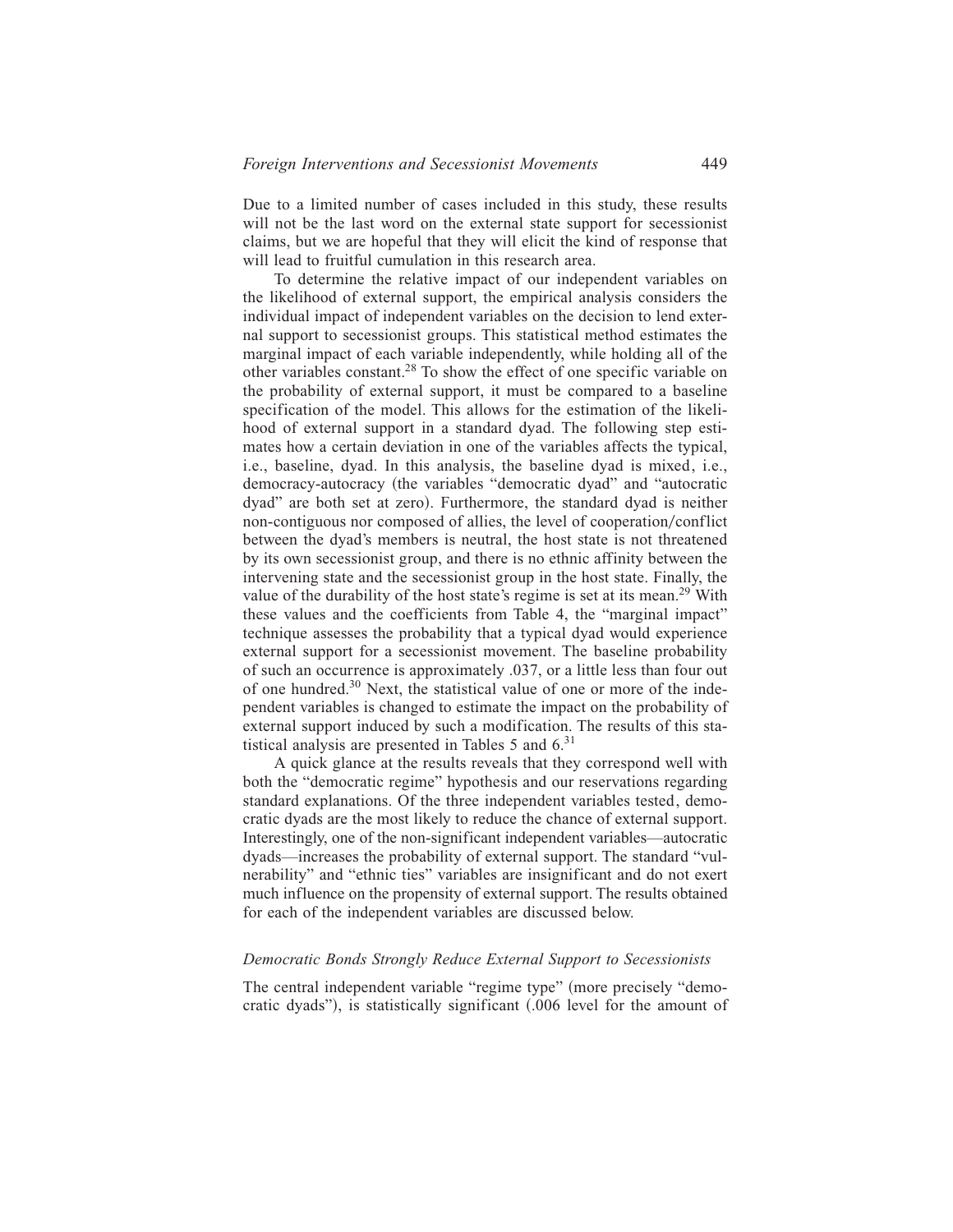TABLE 5

Percentage Change in External Support for Secessionist Movements, 1990–1992

All variables at baseline value (mixed dyad, noncontiguous, no alliance, no grievance, regime durability of 25 years, neutral relationship and no ethnic affinity) except:

| DEMOCRATIC DYADS equals 1                                               | $-74%$  |
|-------------------------------------------------------------------------|---------|
| COOPERATION/CONFLICT LEVEL increased to its maximum (8.3)               | $-73%$  |
| COOPERATION/CONFLICT LEVEL increased by one standard deviation (3.9)    | $-45%$  |
| ETHNIC AFFINITY equals 1                                                | $-29%$  |
| VULNERABILITY equals 3 (issue important for most)                       | $-28%$  |
| REGIME DURABILITY decreased to 0 years                                  | $-24%$  |
| ALLIANCE equals 1 (defense pact)                                        | $-35%$  |
| REGIME DURABILITY increased by one standard deviation (48 years)        | $+28%$  |
| COOPERATION/CONFLICT LEVEL decreased by one standard deviation $(-3.9)$ | $+80%$  |
| REGIME DURABILITY increased to its maximum (90 years)                   | $+97%$  |
| AUTOCRATIC DYADS equals 1                                               | $+98%$  |
| CONTIGUITY equals 1                                                     | $+283%$ |
| COOPERATION/CONFLICT LEVEL decreased to its minimum $(-10)$             | $+330%$ |

support and .032 for the existence of support) and drastically reduces the probability of external support for secessionist groups. When this dummy variable is changed from its value of zero (meaning a case involving a mixed dyad) to a value of one (meaning a case involving a jointly democratic dyad), the likelihood of external support drops by 74 per cent from its original baseline rate.

These findings are clearly consistent with our first hypothesis that jointly democratic dyads inhibit the overt expression of external support for secessionist movements. In fact, with all other variables held at their baseline values, jointly democratic dyads reduce the likelihood of external support to approximately 10 cases out of one thousand.<sup>32</sup> Thus, secessionist movements evolving in Western democracies such as Québec, South Tyrol or the French Basque Country are very unlikely to receive support from democratic states. This variable boasts the most dramatic limiting effect on the propensity of external support, even more striking than a very strong cooperative relationship between two members of the same dyad (see discussion below). This result is even more noteworthy if we consider that at the baseline rate there is already a very low probability of external backing. Another way to interpret this result is to consider that external support is almost four times less likely to occur across jointly democratic dyads, all else remaining equal. In comparison, the positive marginal impact of another variable would need to reach a level of nearly -400 per cent to demonstrate an analogous reverse effect.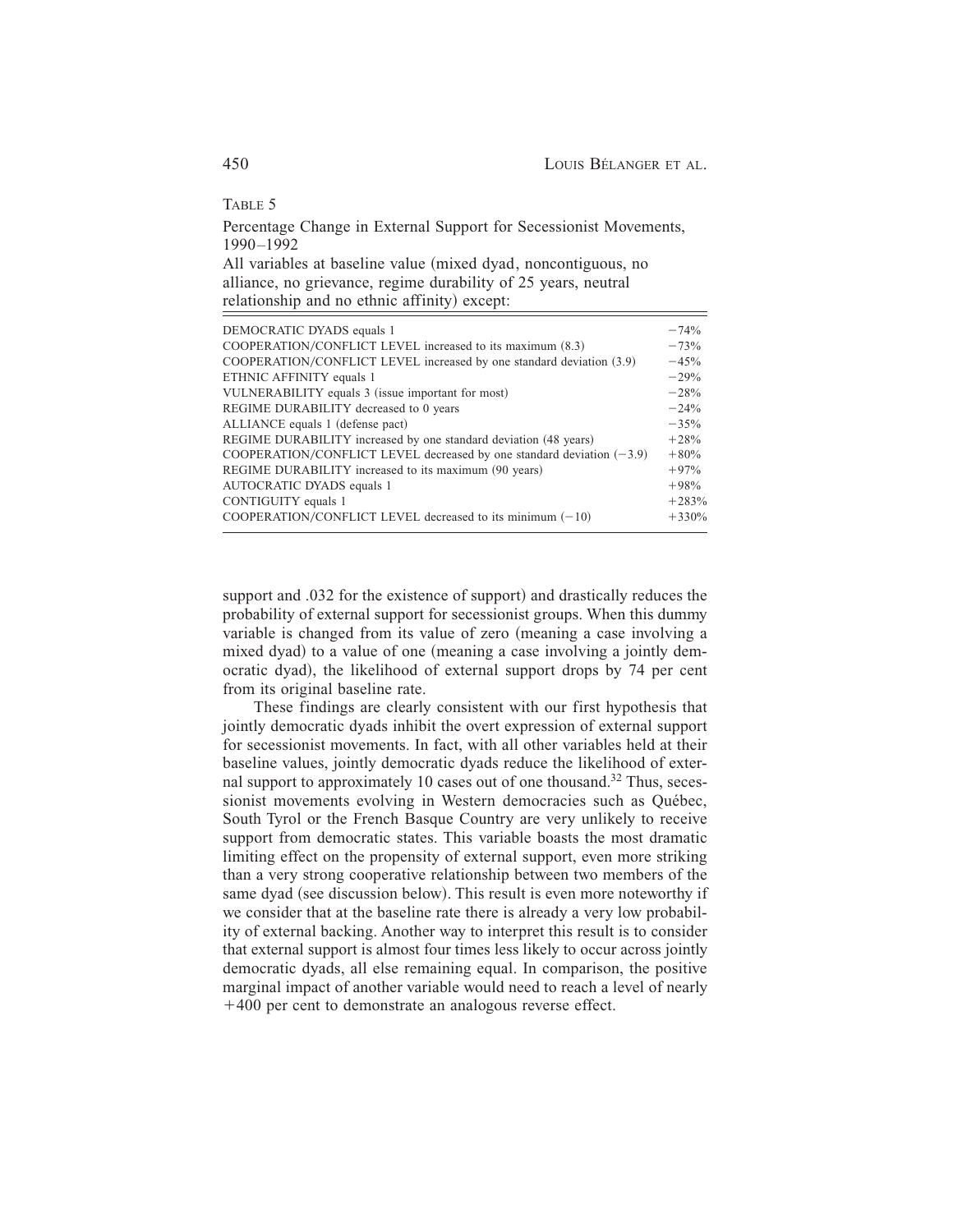# *Regime Type Does Not Inhibit Autocracies from Supporting Secessionists*

The statistical results do not demonstrate the same restraining influence from jointly autocratic dyads. On the contrary, jointly autocratic dyads appear to increase the likelihood of external assistance to secessionist movements, which tends to prove our second hypothesis. This shows that the normative relationship among democracies with regard to the issue of secessionist movements does not exist among autocracies. This implies that independentist groups evolving within autocracies, such as Cabindese (Angola), Papuans (Indonesia) and Tibetans (China), are more likely to be supported by foreign autocratic states, in comparison to the support Western secessionist movements can expect from democracies. The departure from the baseline model is an increase of 98 per cent, as the probability of external assistance goes up to over seven cases out of one hundred when the variable autocratic dyad is set at the value of one, all else remaining unchanged. This result must be interpreted with caution, since the variable is not statistically significant in the OLS and logit analyses (respective level of significance of .145 and .149 and a positive coefficient).

# *Alternative Explanations Perform Poorly*

Table 4 shows the unexpected result that the more vulnerable governments are to their own secessionists, the more likely they are to assist secessionist groups in another state (hence the positive coefficient). This puzzling finding is not addressed here due to time and space constraints but should definitely be investigated in future studies that account for a much larger number of cases. The negative coefficient for level of support is more in line with traditional theoretical expectations. Nonetheless, the direction of the impact of vulnerability on external support cannot be assessed with authority. The variable does not exhibit statistical significance (levels of significance equal .467 and .977 for existence of support and level of assistance respectively). This is in line with previous findings by Saideman  $(1997, 2001$  and  $2002$ ). In addition, when all other variables remain at their baseline value and "vulnerability" is at its maximum value (i.e., the secessionist issue is of the utmost importance in the intervening state), the likelihood of external support decreases by a mere 28 per cent (from a baseline of  $.037$  to a proportion of  $.027$  of the sample cases).

Results regarding cultural and religious ties between a foreign government and a secessionist community are just as insignificant. Ethnic ties impact negatively on the level and incidence of international support for a domestic ethnic group, but the variable does not exhibit statistical significance  $(.565$  and  $.500$  respectively). The existence of ethnic ties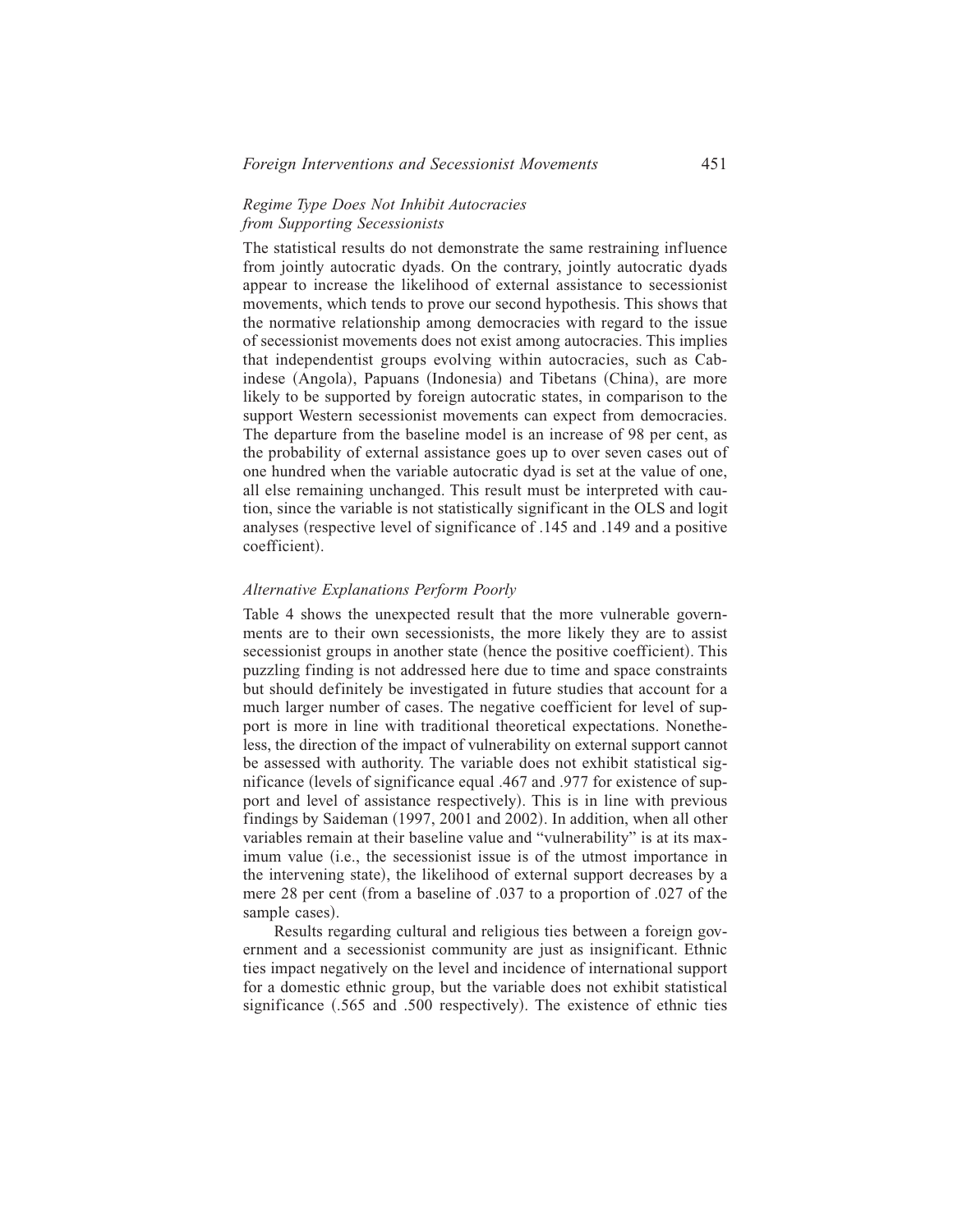between a foreign state and a dominated ethnic group in a host state even decreases the likelihood of assistance by 29 per cent (see Table 5). Once again, due to the lack of significance for these two variables, any interpretation of their impact on the likelihood of external support should be taken with a grain of salt. Yet, this should not conceal the fact that jointly democratic dyads have a much more powerful and significant impact on the level and probability of external assistance to secessionist groups.

## *Significant Impact: Contiguity and Level of Conflict*

The control variables exhibit varying levels of statistical significance and influence on the dependent variables. Not surprisingly, external support is much more likely to occur across contiguous states (statistical significance of .002). The level of international assistance to an ethnic group is also more important across contiguous states (significance  $= .003$ ). In addition, with all other variables at the baseline level, contiguity increases the odds of external support by an impressive 283 per cent. This result is second only to the impact of a maximum level of conflict between two members of a particular dyad. When the level of cooperation/conflict is set at  $-10$  (i.e., military attack, clash or assault), all other variables being at baseline values, external support increases from an original probability of 3.7 per cent to a 16.1 per cent chance of external support (marginal impact of  $330\%$ ). When the level of cooperation/conflict is reduced by one standard deviation  $(-3.9)$ , the likelihood of external assistance increases by 80 per cent. The impact of a positive relationship between two states is not as salient as a high level of conflict. At the other end of the spectrum, a one-standard-deviation upsurge in the rate of cooperation  $(+3.9)$  decreases the chances of external support by 45 per cent, while a maximum level of cooperation  $(+8.3)$  lessens the odds of assistance by 73 per cent. It should also be noted that the variable is highly significant  $(.005$  for the level of support and  $.002$  for the existence of support).

#### *Insignificant Impact: Alliances and Regime Durability*

There is little evidence that international alliances and the host state's regime durability exercise any type of influence on the propensity of governments to lend assistance to foreign secessionist groups. Neither of these variables is statistically significant in the models and they have only minor impacts on the odds of external support for ethnic liberation movements.

## *Sensitivity Analysis*

Table 6 illustrates additional sensitivity results. The first line of the table indicates the impact of the combination of jointly democratic dyads and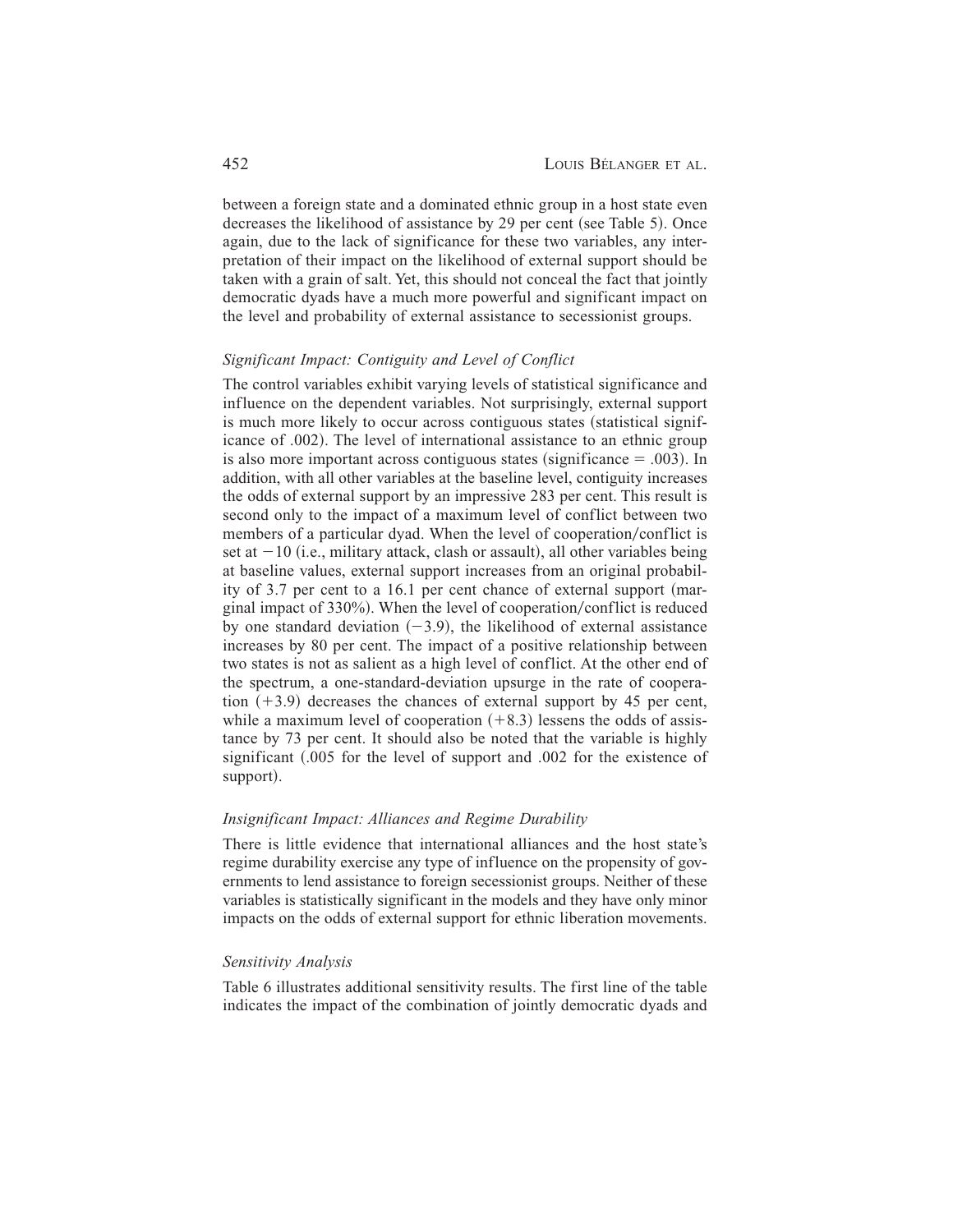TABLE 6

Predicted Probability of External Support for Secessionist Movements, 1990–1992

All variables at baseline value (mixed dyad, noncontiguous, no alliance, no grievance, regime durability of 25 years, neutral relationship and no ethnic affinity) except:

| <b>BASELINE PROBABILITY</b>                                     | $3.7\%$ |
|-----------------------------------------------------------------|---------|
| COOPERATION/CONFLICT at maximum of $+8.3$ and DEMOCRATIC DYAD   | .25%    |
| CONTIGUITY and DEMOCRATIC DYAD                                  | $4\%$   |
| COOPERATION/CONFLICT at minimum of $-10$ and CONTIGUITY         | 45%     |
| COOPERATION/CONFLICT at minimum of $-10$ and CONTIGUITY and     |         |
| DEMOCRATIC DYAD                                                 | 17%     |
| COOPERATION/CONFLICT at maximum of $+8.3$ , DEMOCRATIC DYAD and |         |
| DEFENSE PACT                                                    | $.17\%$ |
| COOPERATION/CONFLICT at maximum of $+8.3$ , DEMOCRATIC DYAD,    |         |
| DEFENSE PACT and CONTIGUITY                                     | .71%    |

a good overall relationship between two states on the propensity of external support for secessionist claims. Under those circumstances, keeping all other variables at their baseline level, the odds of external support drop to a meager one case out of four hundred (for a percentage change of  $-93%$ ). This situation describes the lack of support from the United States for the Basque secessionist movement in France. The next line of Table 6 shows how the strong positive impact of contiguity on external support has its opposite match in the jointly-democratic dyads variable. When both variables are set at a value of one (contiguous and jointly democratic dyads) in the sensitivity analysis, there is virtually no change from the baseline likelihood of external support for secessionist movements  $(4\% \text{ vs. } 3.7\%)$ . This result can be compared with the combination of contiguity and a highly belligerent overall relationship, where the probability of external support jumps to a striking 45 per cent (for an increase of 1109% from the baseline). The first situation corresponds to the Bulgarian non-support for the Kurds in Turkey; in contrast, the second case exemplifies Iraq's strong backing for the same secessionist group. In addition, the results of Table 6 show that even in a situation where the relationship between two contiguous states is volatile, the impact of democratization drastically lessens the likelihood of external support for secessionist organizations. Indeed, with the inclusion of a jointly democratic dyad in the equation, the likelihood of external support falls to 17 per cent from a previous level of 45 per cent (line 5 of Table 6). The above result indicates that, in light of all the recent controversy related to the overthrow of Saddam Hussein by an American-led coalition, the movement towards a democratic Iraqi regime would dramatically reduce the prospect of Baghdad's assistance to the Kurds in Turkey.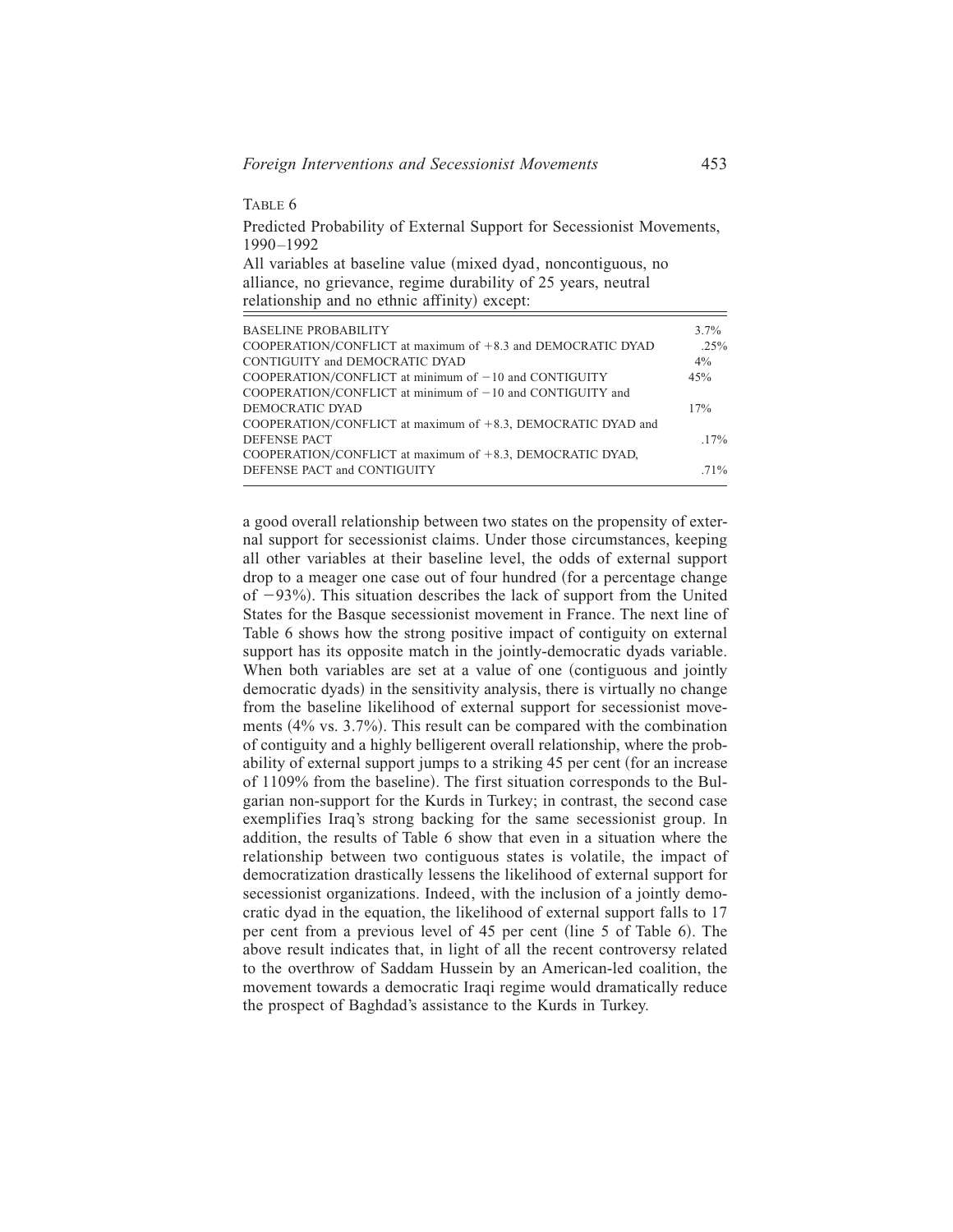The last two lines of Table 6 shed some light on the public policy aspect of this article. There is little that leaders can realistically do about their geographical co-habitation with other states, the durability of their regimes, their ethnic affinity with secessionist groups in other countries, or the vulnerability of other states to their own secessionist claims. However, they can develop a hospitable relationship with other countries. To achieve this goal, they can incite their counterparts to undertake democratic transitions, seek to maximize their level of cooperation with other nations, and create alliances. These are the best means to reduce external support to secessionist movements and to diminish, at the same time, the likelihood of interstate conflicts. The penultimate line of Table 6 suggests that when dyadic cooperation reaches its zenith, including a defense pact between two democratic states, the likelihood of external support for secessionist movements tumbles to its nadir (approximately one case out of five hundred). The last line of Table 6 shows how a neighbourly foreign policy negates the impact of contiguity on external support for secessionist groups. Under those circumstances, the odds of outside support remain minimal at .71 per cent, which constitutes a dramatic decrease from the baseline of 3.7 per cent.

#### **Discussion**

First and foremost, the baseline model reveals that there is a very low likelihood of external support for secessionists around the world (a predicted probability of approximately 4 per cent). We are thus discussing a phenomenon as rare as open armed conflicts. In their influential study of international conflicts, Russett and Oneal  $(2001: 08)$  estimate that the annual probability of a typical dyad to experience a military dispute is about six chances in one hundred. Nonetheless, when secessions occur, they constitute dramatic international events and we know that interstate conflicts sometimes arise over the treatment of ethnic minorities. It is therefore critical to better understand the factors that favour or prevent foreign intervention in domestic clashes. This is why our statistical results regarding the impact of jointly democratic states on the propensity to lend external support to secessionist groups give reason to be optimistic about the future. As the percentage of democratic states and, consequently, of jointly democratic dyads increases in the world polity, external support in domestic strife should diminish and, by extension, the externalization of a domestic conflict should eventually become an exceptional occurrence.

In addition, our results cast some serious doubts on the vulnerability and ethnic tie arguments. When it comes to the specific issue of whether or not to support a foreign group, domestic considerations, such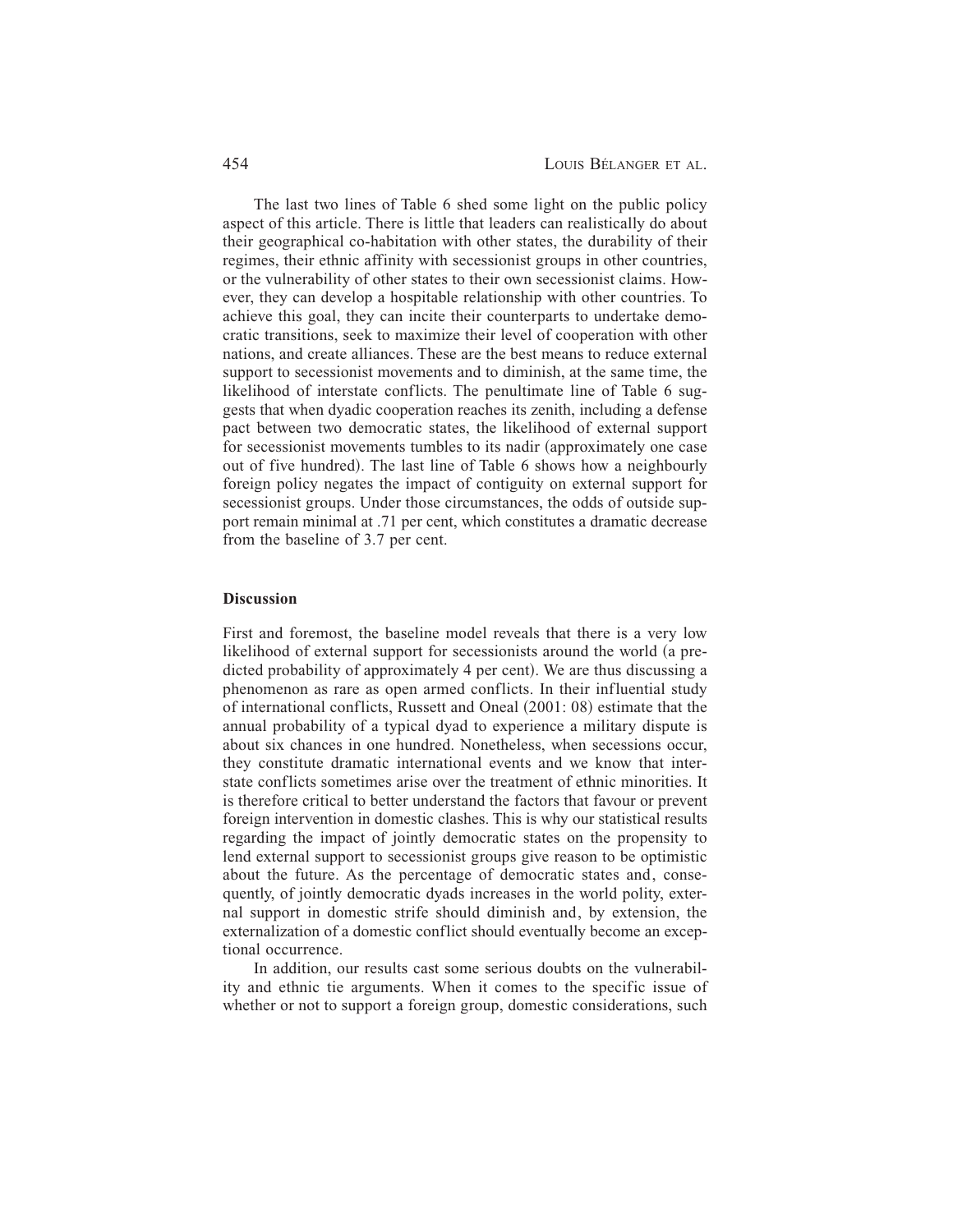as a quarrel with one's own dissident group, are not as consequential as the overall level of cooperation/conflict between two states or a common belief in strong democratic institutions. It is especially true in cases where a highly confrontational relationship exists between two states. The results regarding ethnic affinity between a foreign government and a seces-

sionist group are more puzzling. It makes a lot of sense to believe that a dominant group in one nation-state would lend support to their religious and/or linguistic "brothers" in another country, especially if the latter have expressed an overt desire for independence. Nonetheless, in this first direct statistical test of the impact of ethnic ties between a dominant or politically important foreign group and an ethnic minority seeking secession, we find no statistical evidence that such a relationship affects, in one way or another, the decision to assist secessionist movements. Until these relationships are tested on a less sensitive time period and with the inclusion of a much larger number of cases, it is not our contention that current research on vulnerability and ethnic ties should be abandoned. We do however offer the cautious claim that, on the basis of our statistical results, democratic brotherhood is thicker than blood kinship.

## *Policy Prescriptions*

From a policy perspective, if government leaders are facing ethnic dissension, there are a few options open to them to avoid external support for secessionist movements. Building strong democratic institutions to allow internal self-determination for national minorities is one of those options. Democratic leaders are likely to perceive the effort of other democratic leaders to let their separatist dissidents voice their opinions and they will not, at least officially, intervene in other domestic polities. Avoiding open international dissension, or at least striving to maintain a civil relationship with other members of the international community, also goes a long way to inhibit external backing to domestic secessionist factions. Those are elements that government leaders can more or less control. The most important cause of external support is contiguity and, unless one is ready to seek the unrealistic objective of closing up a country's borders, there is little that can be done on this issue. However, the effects of contiguity can at least be alleviated by a strong level of cooperation with one's neighbours and the development of strong internal democratic institutions.

As for leaders of secessionist movements seeking external support, this study implies that they have little chance of receiving such support from democratic states if they themselves live in a democratic host state. Thus, those who claim, for instance, that France would support Québec if the province tries to secede from Canada will be disappointed by these results. Moreover, secessionist leaders should not count too much on cul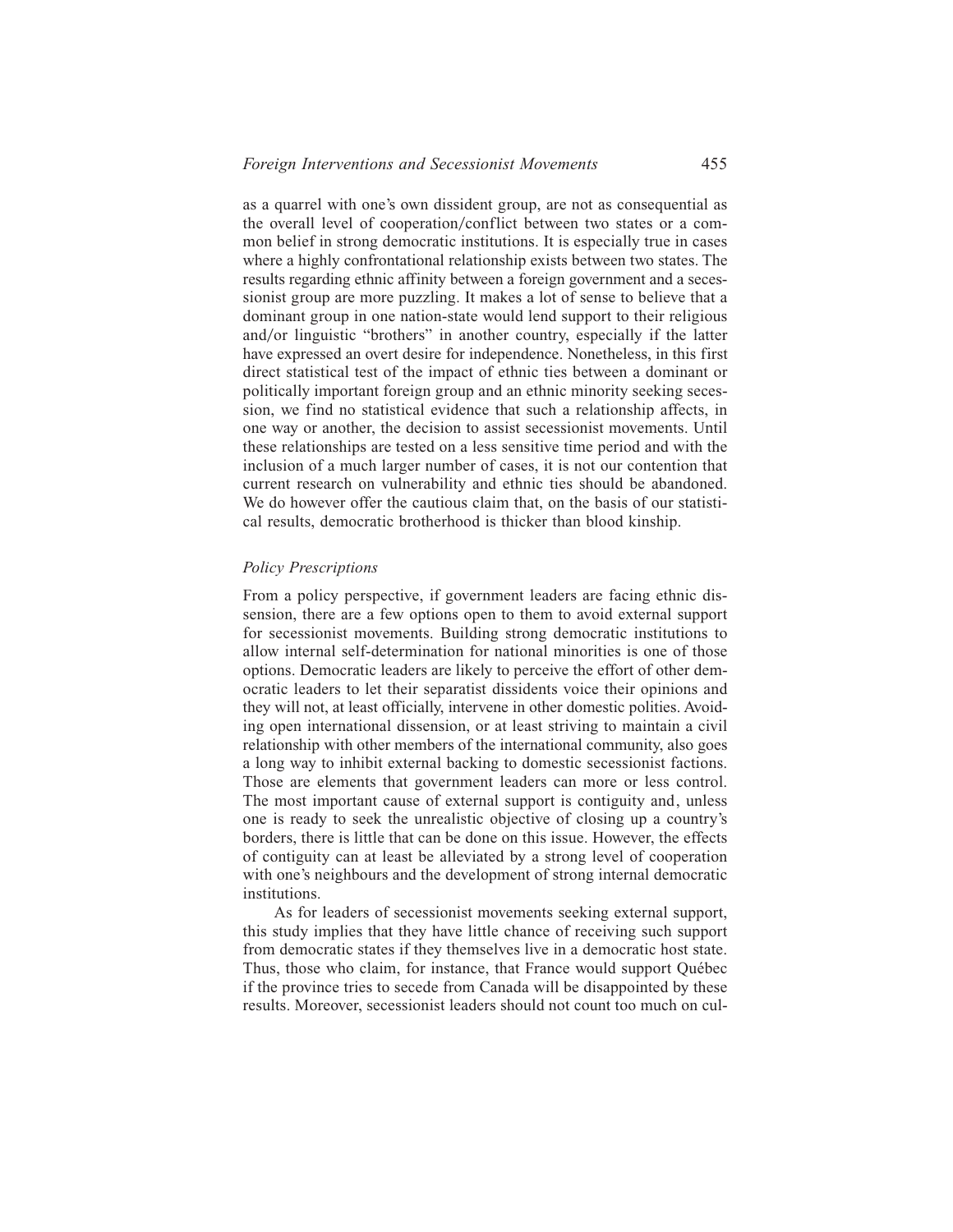tural or ethnic affinities when looking for external support but would be well advised not to prejudge a state's attitude towards their claim on the basis of its own vulnerability. To stick with the same example, this means that France's internal vulnerability to the Basque separatist movement would probably not negatively influence its behaviour towards the issue of Québec secession, nor would cultural affinity be enough of a favourable condition for Paris to grant support for its secessionist cousins.

# **Conclusion**

The main objective of this article was to evaluate the impact of dyadic regime types on the propensity for a foreign state to support a claim for secession. The findings are still preliminary, due to the limited time period of the study, but they lend credence to the regime type hypothesis. They are congruent with Gurr's contention that the energetic promotion of democratic institutions and ideology by Western democracies has a soothing effect on intercommunal conflicts  $(Gurr, 2000)$ . They also cast some serious doubts on the theses of vulnerability and ethnic ties. Further research should focus on expanding the temporal domain of the cases. The findings of this article are limited by the period for which complete data were obtainable. It is as yet unclear what the effects of the fall of the Soviet Union are on external support for separatist groups given this short  $(1990$  to 1992) period of study. The full impact of the end of the Cold War could be better evaluated if data were collected on cases occurring several years before and after the fall of the Berlin Wall. Furthermore, this article makes the implicit observation that external support may lead to the externalization of domestic conflict. This, also, deserves further investigation.

## **Notes**

- 1 Secession is defined as: "the formal withdrawal from a central political authority by a member unit or units on the basis of a claim to independent sovereign status" (Wood, 1981: 110).
- 2 Cervenka argues that "since many are vulnerable to external incitement for secession it was obvious to most of the O.A.U. Members that a reciprocal respect for boundaries, and abstention from demands for their immediate revision, would be to their general advantage. In order to survive, weak African governments had to be assured of the recognition and respect for their sovereignty by neighboring states, as well as any other states in a position to undermine their authority and control"  $(1969: 232-33)$ .
- 3 For an analysis of vulnerable states, see Saideman, 2001: 147.
- 4 Saideman analyzes 30 cases of highly vulnerable third states that intervened in three secessionist crises: the Congo, Nigeria and the Yugoslav conflict. His work demonstrates that among the 30 vulnerable states, at least 16 of them supported secessionist movements instead of central governments (Saideman, 2001: 65, 98 and 147).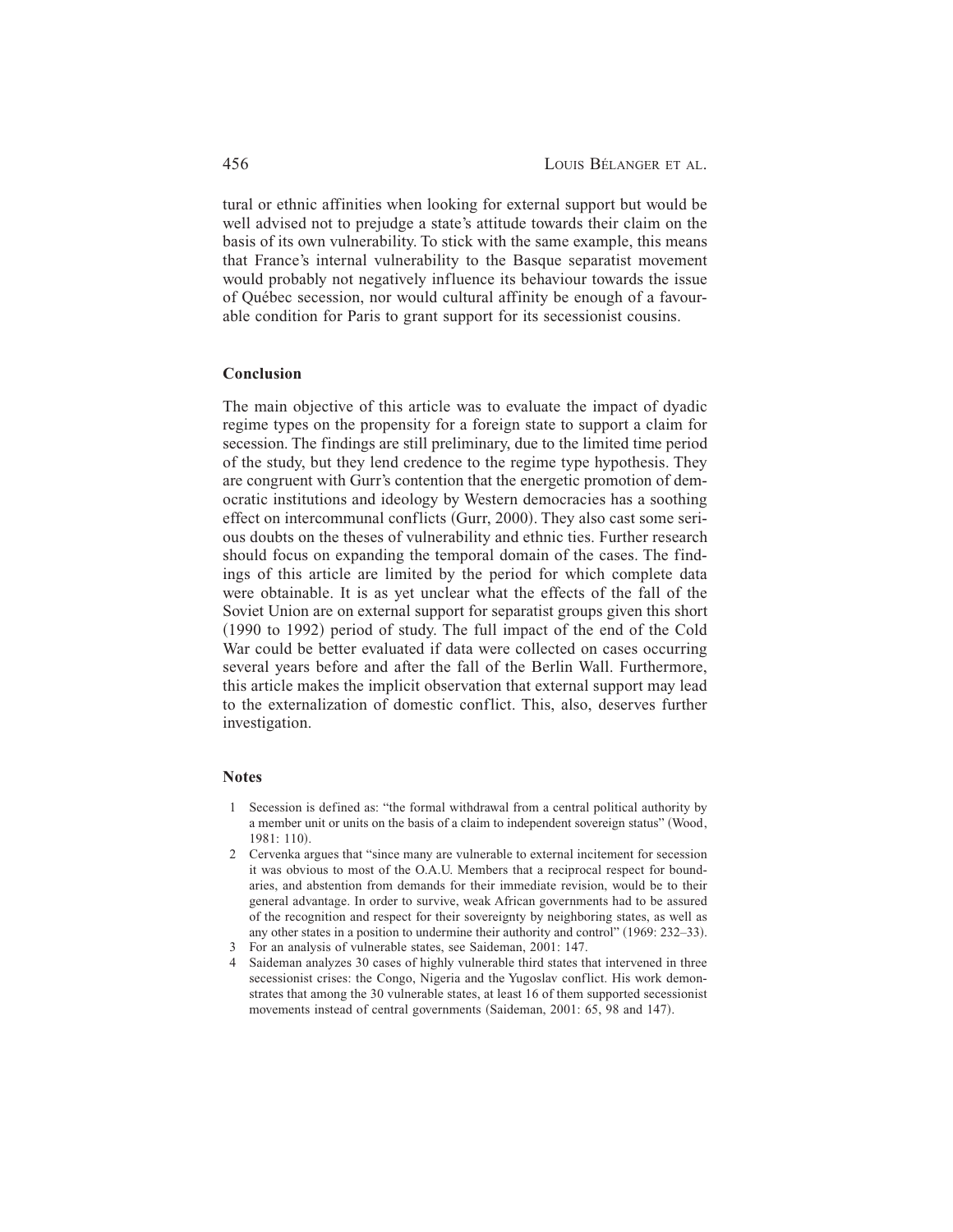- 5 To our knowledge the following studies constitute the exceptions: Saideman (2001b); Davis, Jaggers and Moore (1997); and Davis and Moore (1997).
- $6$  Saideman  $(2001b)$  takes an important step toward our stated objectives by dealing with regime type. However, in contrast to our approach, Saideman studies regime types mainly from the perspective of secessionist movements and not in a dyadic fashion. He uses the regime type variable to suggest that in non-democratic regimes ethnic groups in general, and not specifically secessionist ones, "are more likely to receive broad and intense external support" (Saideman 2001b: 183). Our approach is different. We do not treat the democratic features of the host states and the intervening states separately but, rather, dyadically. We also believe that secessionist crises should not be confounded with ethnic conflicts since they do not have the same political implications.
- 7 The Charter of the United Nations mentions the right of self-determination. The Declaration on the Granting of Independence to Colonial Countries and People clarified this right in  $1960$  (Heraclides, 1991).
- 8 Despite the harshness of that regime, states have occasionally departed from it by supporting secessionist movements (e.g., Belgium supported Katanga, India recognized Bangladesh, South Africa supported Biafra).
- 9 Alexis Heraclides (1991) summarizes these anti-secessionist norms. See also Richard Little (1975: 15–32).
- 10 It became evident in the early 1990s that the functional principle of sovereignty could no longer justify any action undertaken by central governments against their minorities. Atrocities committed in places like Rwanda, Kosovo and East Timor pressured for the redefinition of the meaning of sovereignty. The International Commission on Intervention and State Sovereignty (ICISS) recently maintained that "Sovereignty implies a dual responsibility: externally—to respect the sovereignty of other states, and internally, to respect the dignity and basic rights of all the people within the state" (ICISS, 2001: 8).
- 11 Supreme Court of Canada. *Reference of the Supreme Court of Canada on Quebec Secession*, [1998], 2 S.C.R. 217. http://www.lexum.umontreal.ca/csc-scc/en/pub/ 1998/vol2/html/1998scr2\_0217.html (January 2004). See also James Crawford  $(1997).$
- 12 It should be blatantly clear that our analysis is limited to groups seeking "political independence" (MAR variables AUTGR390 and AUTGR392), and that it does not include groups that are seeking a lesser goal of "widespread autonomy" (MAR variables AUTGR490 and AUTGR492). This may limit the number of cases we can include in our statistical analysis, but it is in line with our desire to study instances and levels of external support toward secessionism.
- 13 See Leeds and Davis (1999). For the original sources on Political Relevant International Environments see Maoz (1996, 1997).
- 14 The software can be downloaded at http://www.eugenesoftware.org/.
- 15 These major powers are China, France, Germany, Great Britain, Japan, Russia and the United States. For more on this selection, see Maoz (1996).
- 16 The dataset is available, on request, from the authors. Table 3 shows a list of cases where external support has taken place, as well as the level of support.
- 17 See the *Minorities at Risk Project'*s Web site at http://www.bsos.umd.edu/cidcm/ mar/. We would like to thank the officials of the MAR project for sending us the code sheets.
- 18 For a detailed explanation of the ten-point scale and to understand how scales are distributed in the dataset of the Minorities at Risk Project, see Gurr, Jaggers and Moore (1990).
- 19 It seems that there is a consensus on the "cut-off " point that separates democratic from non-democratic states. See Gowa (1999: 50) and Leeds (1999).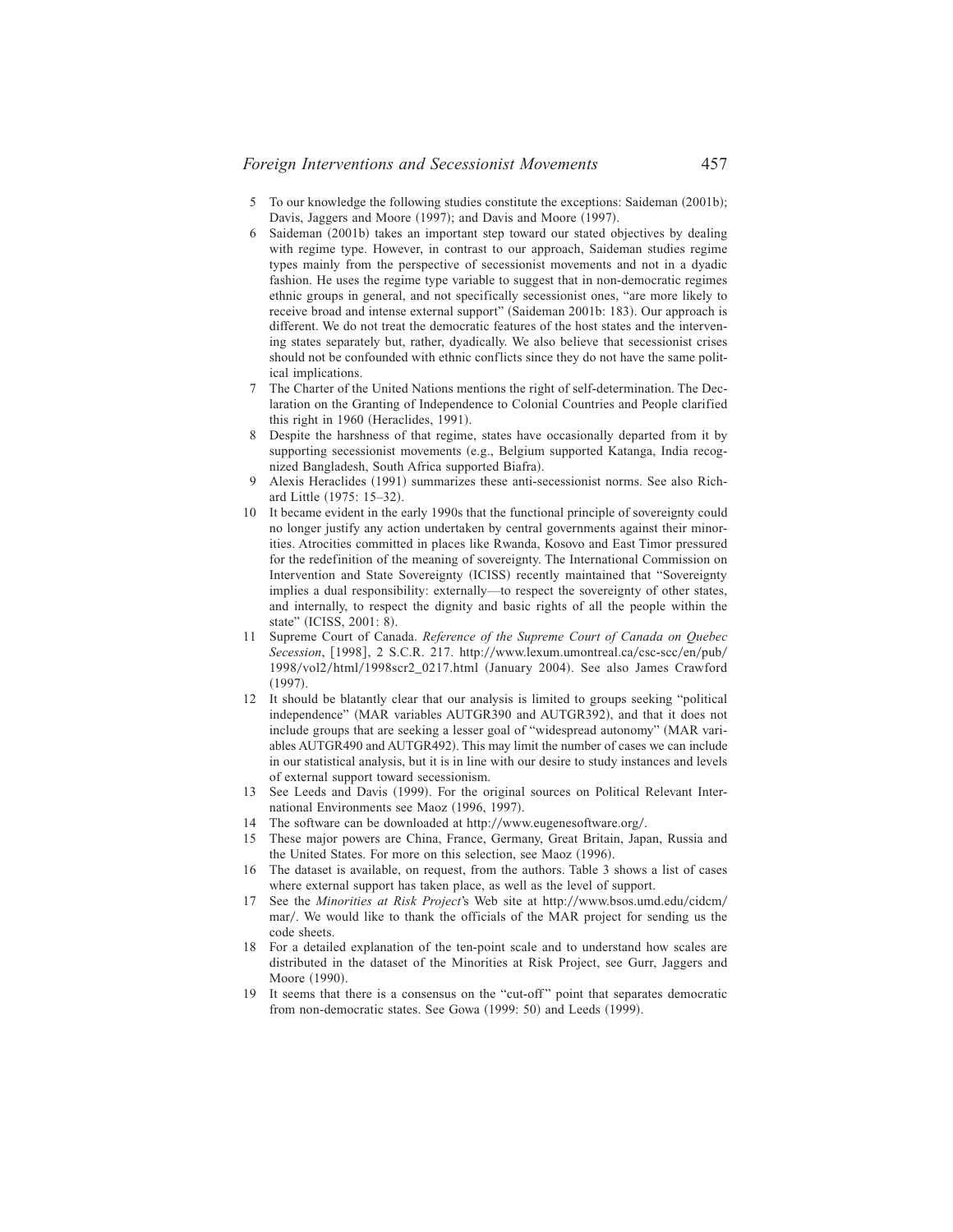- 20 EUGene does not provide information on the level of democracy for Djibouti and Moldova for the years 1990–1992. Therefore, we had to refer to MAR's variables DEMOC 89 and DEMOC 94 (Polity 98), which provide the level of democracy of these two states for the years 1989 and 1994. In 1989 and 1994, the level for Djibouti's democracy was  $0/10$ . Therefore, we conclude that Djibouti is not a democracy. Moldova is a more difficult case to classify. In 1989 it was not yet a country, since it was part of the Soviet Union and it only obtained its independence on 27 August 1991. However, in 1994, Moldova's level of democracy was 7/10. As a result, we infer that Moldova formed a democratic republic after its independence and we list it as such in our database.
- 21 A detailed explanation of the steps undertaken to construct this variable and the result of our investigation are available from the authors.
- 22 Leeds and Davis (1999) and Leeds (1999) show that pairs of democracies engage in more cooperative behaviours than other types of political dyads, and we were concerned with the possibility of a high correlation between our variable measuring the level of cooperation/conflict between pairs of countries and our dummy variable representing democratic dyads. In our dataset, the correlation between the two aforementioned variables is only .046. In fact, none of our variables are highly correlated with another variable; the highest correlation being  $-.37$  between "democratic dyads" and "autocratic dyads."
- 23 More information on KEDS is available at http://www.ukans.edu/ $\sim$ keds.
- 24 On the general relationship between regime maturity and conflict participation and the debate surrounding this issue see Braumoeller (1997); Enterline (1996, 1998a, 1998b); Kozhmemiakin (1998); Mansfield and Snyder (1996, 1997); Maoz (1998); Oneal and Russett (1997); Rousseau (1997); Russett and Oneal (2001); Thompson and Tucker  $(1997a, 1997b)$ ; and Ward and Gleditsch  $(1998)$ .
- 25 The variable is defined in the following way: "The number of years since the most recent regime change (defined by a three-point change in the POLITY score over a period of three years or less), the end of transition period defined by the lack of stable political institutions (denoted by a standardized authority score), or the year 1900, whichever came last. In calculating the DURABLE value, the first year during which a new (post-change) polity is established is coded as the baseline « year zero »  $\text{(value = 0)}$  and each subsequent year adds one to the value of DURABLE variable. Values are entered for all years beginning with the year 1950, all years prior to 1950 are blank" (Marshall and Jaggers, 2000: 15).
- 26 To control for heteroskedasticity across cases we made use of the Huber-White standard errors correction technique. We also controlled for selection biases, with different model specifications, but found that, for our models, the decision to give support to a group did not affect the intensity of support for an ethnic group. These results are available from the authors.
- 27 A level of statistical significance refers to how often one would uncover a positive or negative relationship between two variables in a sample if such a relationship did not exist in the full universe of cases. For instance, a level of significance of .01 means that there is one chance in one hundred that no relationship exists between our two variables.
- 28 This statistical technique is used in conjunction with the logistic model, but it could also be used with the ordinary least square specification. However, substantial interpretations with the latter would be meaningless.
- 29 In statistical terms the baseline model takes on the following values: democratic dyad  $=$ 0, autocratic dyad = 0, vulnerability = 0, ethnic affinity = 0, cooperation/conflict level  $= 0$ , contiguity  $= 0$ , alliance  $= 4$  and regime durability  $= 25$ .
- 30 This value should not be confused with the actual percentage of instances of external support in our dataset, which is approximately 9 per cent.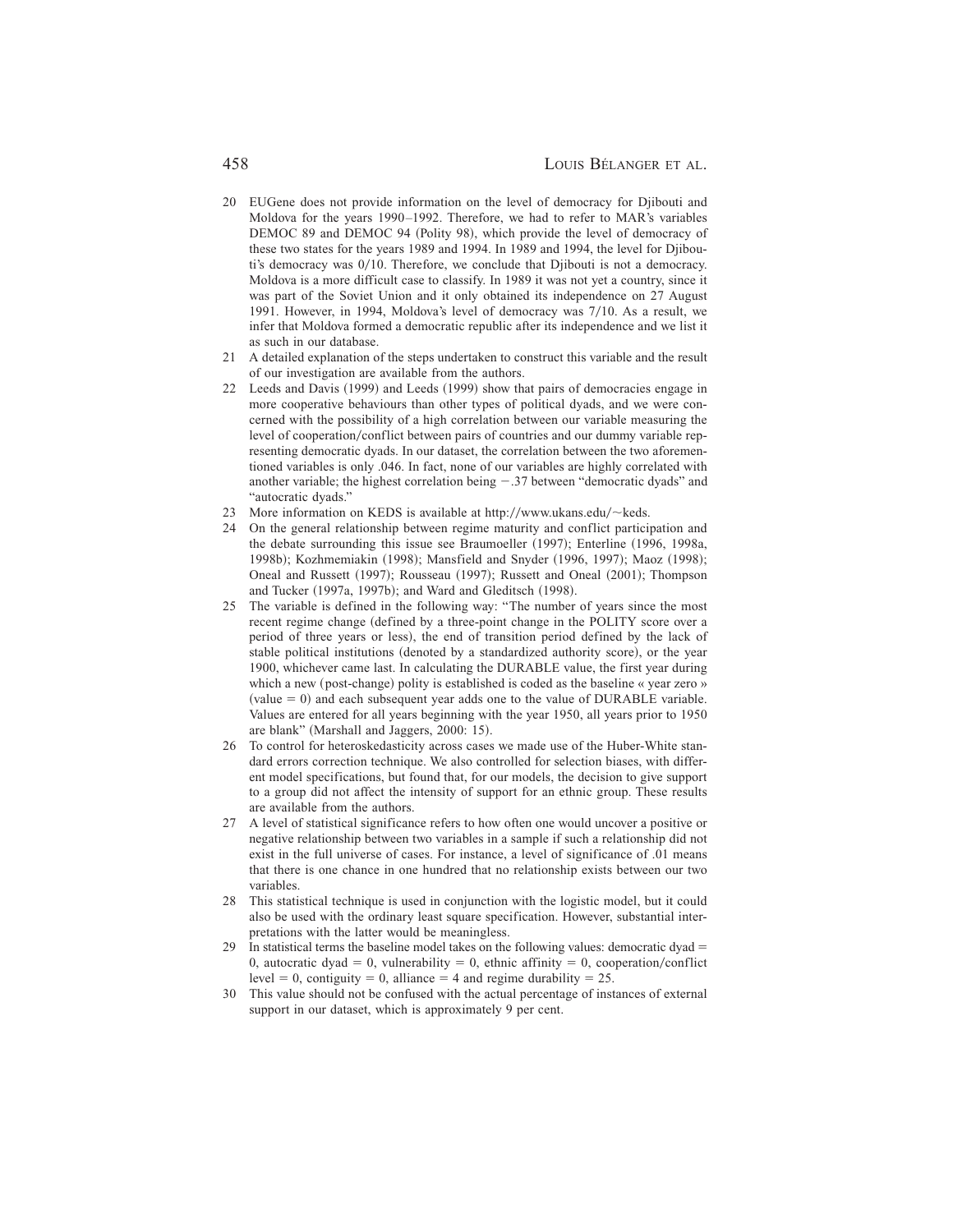- 31 In Table 5, the discussion of insignificant variables is considered, but the results must be interpreted carefully. Since it is not possible to tell whether a coefficient is different from zero, it opens the possibility that the marginal impact of the variable on external support is also zero. Hence, the interpretation of the marginal impact of insignificant variables is open to discussion.
- 32 This corresponds roughly to the proportion of external support across democratic dyads in our sample. These occur five times in our dataset (type of support indicated in parentheses): Austrian support for South Tyroleans in Italy (ideological encouragement), Turkish and Lithuanian aid to Chechens in Russia (nonmilitary financial assistance and ideological encouragement respectively), Bangladeshi assistance to Tripuras in India (military training in exile), and Russian cooperation with Slavs in Moldova (active combat units). In contrast, there are 11 cases of external support across autocratic dyads in our sample, and the level of support is generally more extensive. The complete results are shown in Table 3.
- 33 The cases of Bosnia, Cyprus and Macedonia were dropped due to missing data on external support. Some states, such as Indonesia, are facing more than a single secessionist group (Timorese and Papuans), while some groups, such as the Kurds, are seeking secession in more than one state (Turkey and Iraq).
- 34 The meaning of each of the 14 codes is listed in the MAR's codebook under the variable "external support."

#### **References**

- Braumoeller, Bear. 1997. "Deadly Doves: Liberal Nationalism and the Democratic Peace in the Soviet Successor States." *International Studies Quarterly* 41, 3: 375–402.
- Buchanan, Allen. 1991. *Secession: The Morality of Political Divorce from Fort Sumter to Lithuania and Quebec*. Boulder: Westview Press.
- Buchanan, Allen. 1998. "Democracy and Secession." In *National Self-Determination and Secession*, ed. Margaret Moore. Oxford: Oxford University Press.
- Carment, David and Patrick James. 1996. "Two-Level Games and Third-Party Intervention: Evidence from Ethnic Conflict in the Balkans and South Asia." *Canadian Journal of Political Science* 29, 3: 521–54.
- Carment, David and Patrick James. 1997. "Secession and Irredenta in World Politics: The Neglected Interstate Dimension." In *Wars in the Midst of Peace: The International Politics of Ethnic Conflict*, eds. David Carment and Patrick James. Pittsburgh: University of Pittsburgh Press.
- Carment, David, Patrick James and Dane Rowlands. 1997. "Ethnic Conflict and Third Party Intervention: Riskiness, Rationality and Commitment." In *Enforcing Cooperation: Risky States and Intergovernmental Management of Conflict*, eds. G. Schneider and Patricia A. Weitsman. London: Macmillan Press.
- Central Intelligence Agency. 1999. *The World Factbook*. Washington, DC: Central Intelligence Agency.
- Central Intelligence Agency. 2002. The *World Factbook: Moldova*. http://www.odci.gov/  $cia/publications/factbook/geos/ml.html (April 2004).$
- Cervenka, Zdenek. 1969. *The Organization of African Unity and its Charter*. New York and Washington: Praeger Press.
- Clinton, William. 1999. *President Clinton's Federalism Speech*. Forum of Federations. October 8, Chateau Mont-Tremblant, Mont-Tremblant, Canada.
- Crawford, Beverly. 1996. "Explaining Defection from International Cooperation." *World Politics* 48: 482–521.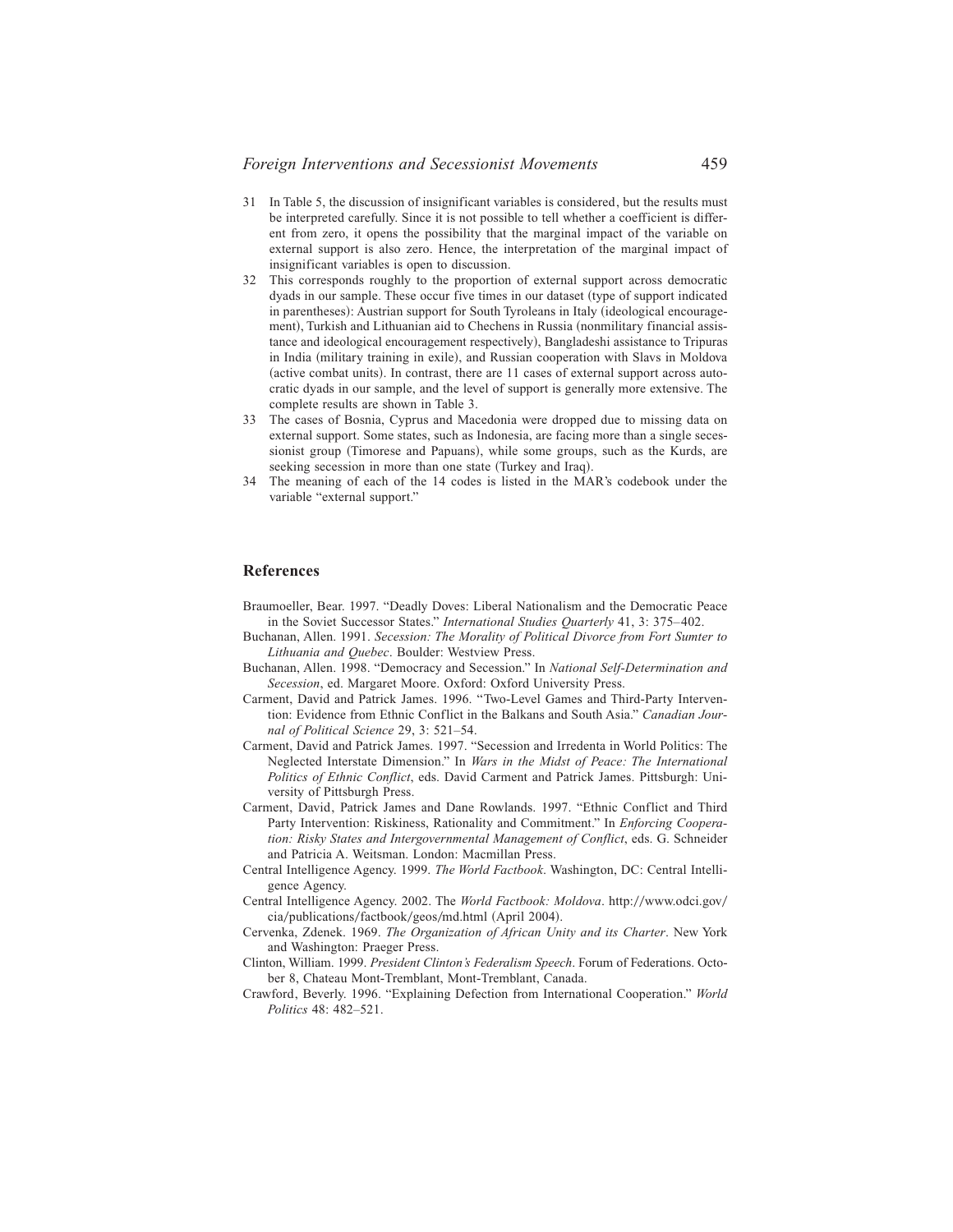- Crawford, James. 1997. "State Practice and International Law in Relation to Unilateral Secession." In *Devant la Cour Suprême du Canada: Supplément au dossier rapport d'experts*. Procureurs du Procureur général du Canada. No. 25506: 1–53.
- Davis, David R., Keith Jaggers and Will H. Moore. 1997. "Ethnicity, Minorities, and International Conflict." In *Wars in the Midst of Peace: The International Politics of Ethnic Conflict*, eds. David Carment and Patrick James. Pittsburgh: University of Pittsburgh Press.
- Davis, David R. and Will H. Moore. 1997. "Ethnicity Matters: Transnational Ethnic Alliances and Foreign Policy Behavior." *International Studies Quarterly* 41: 171–84.
- Doyle, Michael. 1997. *The Ways of Peace and War*. New York: W.W. Norton.
- Enterline, Andrew. 1996. "Driving While Democratizing." *International Security* 20, 4: 183–96.
- Enterline, Andrew. 1998a. "Regime Changes and Interstate Conflict, 1816–1992." *Political Research Quarterly* 51, 2: 385–409.
- Enterline, Andrew. 1998b. "Regime Changes, Neighborhoods, and Interstate Conflict, 1816– 1992." *Journal of Conflict Resolution* 42, 6: 804–29.
- État du monde(L'): annuaire économique et géopolitique mondial. (1990). Montréal : Boréal Express.
- *État du monde(L'): annuaire économique et géopolitique mondial*. ~1991!. Montréal : Boréal Express.
- *État du monde* (L'): annuaire économique et géopolitique mondial. (1992). Montréal : Boréal Express.
- Frost, Mervyn. 1996. *Ethics in International Relations: A Constitutive Theory*. Cambridge: Cambridge University Press.
- Gleditsch, Nils Petter and Havard Hegre. 1997. "Peace and Democracy: Three Levels of Analysis." *Journal of Conflict Resolution* 41, 2: 283–310.
- Goldstein, Joshua, S. 1992. "A Conflict Cooperation Scale for WEIS Events Data." *Journal of Conflict Resolution* 36: 369–85.
- Gowa, Joanne. 1999. *Ballots and Bullets: The Elusive Democratic Peace*. Princeton: Princeton University Press.
- Gurr, Ted Robert (with special contributions by Barbara Harff, Monty G. Marshall and James R. Scarritt). 1993. *Minorities at Risk: A Global View of Ethnopolitical Politics*. Washington, DC: United States Institute for Peace.
- Gurr, Ted Robert. 2000. *Peoples Versus States: Minorities at Risk in the New Century*. Washington, DC: United States Institute for Peace.
- Gurr, Ted Robert, Keith Jaggers and Will H. Moore. 1990. "The Transformation of the Western State: The Growth of Democracy, Autocracy, and State Power Since 1800." *Studies in Comparative International Development* 25, 1: 84.
- Henderson, Errol. 1997. "Culture or Contiguity? Ethnic Conflict, the Similarity of States, and the Onset of Interstate War, 1829–1989." *Journal of Conflict Resolution* 41, 5: 649–68.
- Henderson, Errol. 1998. "The Democratic Peace Through the Lens of Culture, 1820– 1989." *International Studies Quarterly* 42, 3: 461–84.
- Heraclides, Alexis. 1990. "Secessionist Minorities and External Involvement." *International Organization* 44, 3: 341–378.
- Heraclides, Alexis. 1991. *The Self-determination of Minorities in International Politics*. London. Frank Cass.
- Herbst, Jeffrey. 1989. "Creation and maintenance of national boundaries in Africa." *International Organization* 43, 4: 673–692.
- Horowitz, Donald. 1985. *Ethnic Groups in Conflict*. Berkeley: University of California Press.
- International Commission on Intervention and State Sovereignty (ICISS). 2001. *The Responsibility to Protect*. Ottawa: The International Development Research Centre.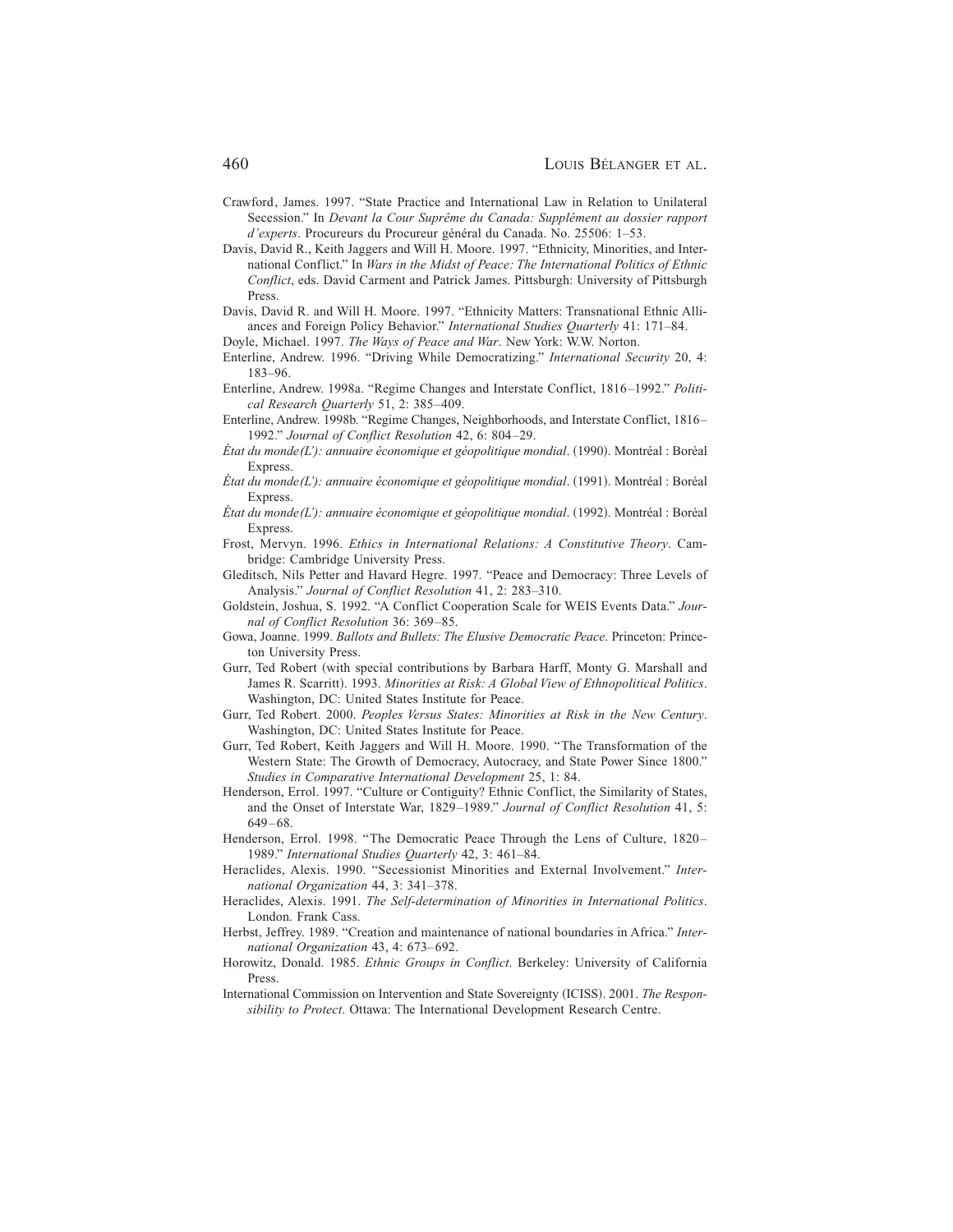- Jackson, Robert H. and Carl G. Rosberg. 1982. "Why Africa's Weak States Persist: The Empirical and the Juridical in Statehood." *World Politics* 35, 1: 1–24.
- Lake, David A.. 1992. "Powerful Pacifists: Democratic States and War." *American Political Science Review* 86, 1: 24–37.
- Leeds, Brett Ashley. 1999. "Domestic Political Institutions, Credible Commitments, and International Cooperation." *American Journal of Political Science* 43, 4: 979–1002.
- Leeds, Brett Ashley and David R. Davis. 1999. "Beneath the Surface: Regime Type and International Interaction, 1953–78." *Journal of Peace Research* 36, 1: 5–21.
- Library of Congress, Federal Research Division (several). *Country Studies*. Washington, DC: Area Handbook Series.
- Little, Richard. 1975. *Intervention: External Involvement in Civil Wars*. London: Martin Robertson Press.
- Mansfield, Edward and Jack Snyder. 1995. "Democratization and the Danger of War." *International Security* 20, 1: 5–38.
- Mansfield, Edward and Jack Snyder. 1996. "The Effects of Democratization On War." *International Security* 20, 4: 196–207.
- Mansfield, Edward and Jack Snyder. 1997. "A Reply to Thompson and Tucker." *Journal of Conflict Resolution* 41, 2: 457–61.
- Maoz, Zeev. 1996. *Domestic Sources of Global Change*. Ann Arbor: The University of Michigan Press.
- Maoz, Zeev. 1997. "Domestic Change and Strategic Response: The Impact of Domestic Conflict on State Behavior, 1816–1896." In *The International Politics of Ethnic Conflict: Theory and Evidence*, eds. D.W. Carment and P. James. Pittsburgh: University of Pittsburgh Press.
- Maoz, Zeev. 1998. "Realist and Cultural Critiques of the Democratic Peace: A Theoretical and Empirical Re-assessment." *International Interactions* 24, 1: 1–89.
- Maoz, Zeev and Bruce Russett. 1993. "Normative and Structural Causes of Democratic Peace, 1946–1986." *American Political Science Review* 87, 3: 624–638.
- Marshall, Monty G. and Keith Jaggers. 2000. *POLITY IV Project: Dataset Users Manual*. University of Maryland, College Park: Center for International Development and Conflict Management (CIDM).
- Miller, David. 1998. "Secession and the Principle of Nationality." In *National Self-Determination and Secession*, ed. Margaret Moore. Oxford: Oxford University Press.
- Oneal, John R. and Bruce Russett. 1997. "The Classical Liberals Were Right: Democracy, Interdependence, and International Conflict, 1950–1985." *International Studies Quarterly* 41, 2: 267–94.
- Rousseau, David. 1997. "Regime Change and International Conflict: Is Democratization Really So Dangerous?" Paper presented at the annual meeting of the American Political Science Association, Washington, DC, August 28–31.
- Russett, Bruce. 1993. *Grasping the Democratic Peace: Principles for a post-Cold War World*. Princeton: Princeton University Press.
- Russett, Bruce and John R. Oneal. 2001. *Triangulating the Peace: Democracy, Interdependence, and International Organizations*. New York: W.W. Norton.
- Saideman, Stephen M. 1997. "Explaining the International Relations of Secessionist Conflicts: Vulnerability Versus Ethnic Ties." *International Organization* 51, 4: 721–53.
- Saideman, Stephen M. 2001. *The Ties That Divide: Ethnic Politics, Foreign Policy & International Conflict*. New York: Columbia University Press.
- Saideman, Stephen M. 2002. "Discrimination in International Relations: Analyzing External Support for Ethnic Groups." *Journal of Peace Research* 39, 1: 27–50.
- Thompson, William R. and Richard Tucker. 1997a. "A Tale of Two Democratic Peace Critiques." *Journal of Conflict Resolution* 41, 2: 428–54.